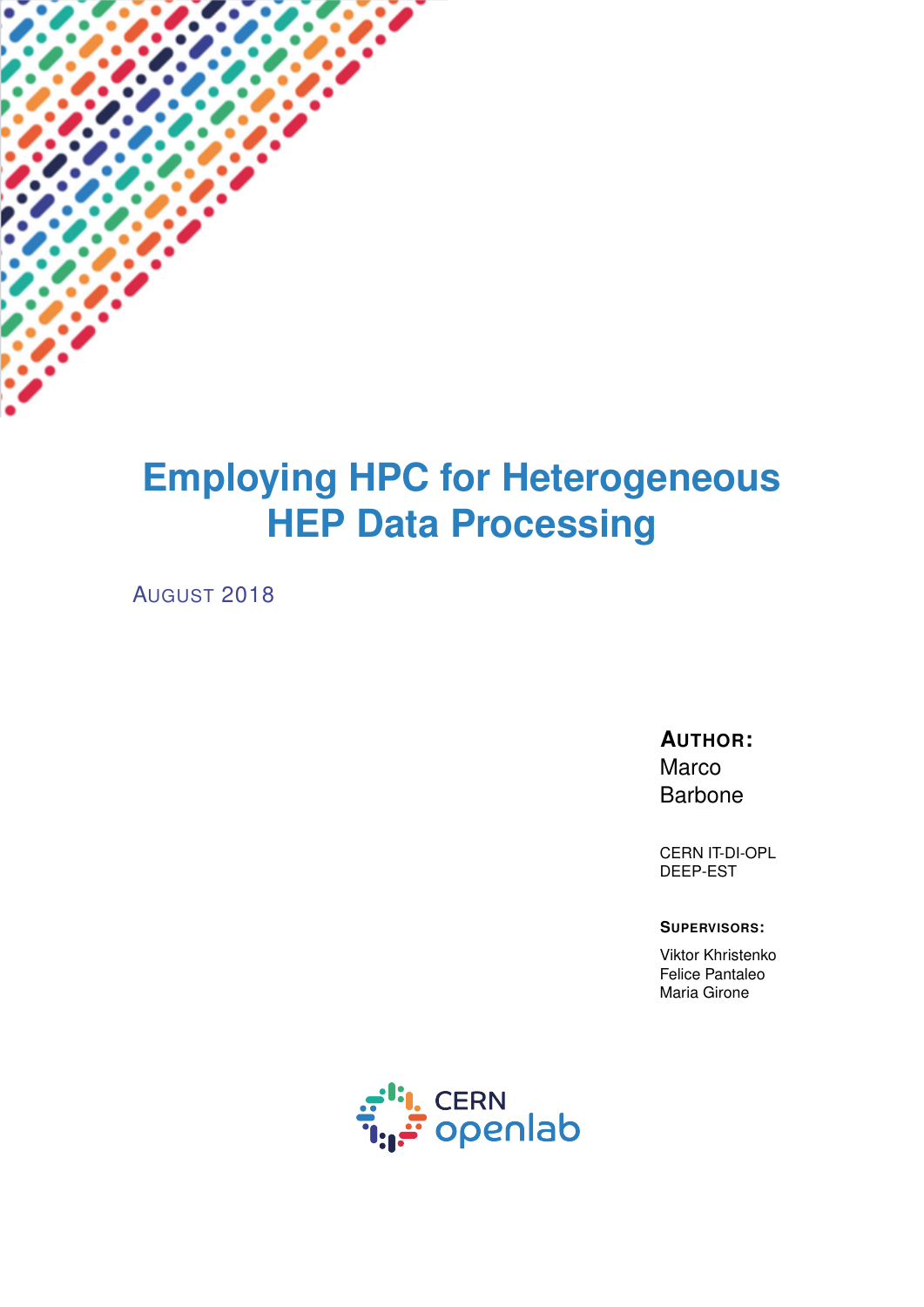

# **Project Specification**

The DEEP-EST Project aims to build a Modular Supercomputer Architecture (MSA) with the main focus on the usage of heterogenous computing resources. The majority of current HEP workflows are capable of utilizing exclusively Central Processing Units (CPU), which create inefficiency when trying to run on heterogenous systems equipped with additional hardware accelerators (GPUs, FPGAs).

Within the context of this project, we want to extend current CPU specific implementations of various algorithms (calorimeter reconstruction, track fitting, etc. ) by utilizing OpenCL and CUDA language extensions in order to harness the computational power provided by various hardware accelerators.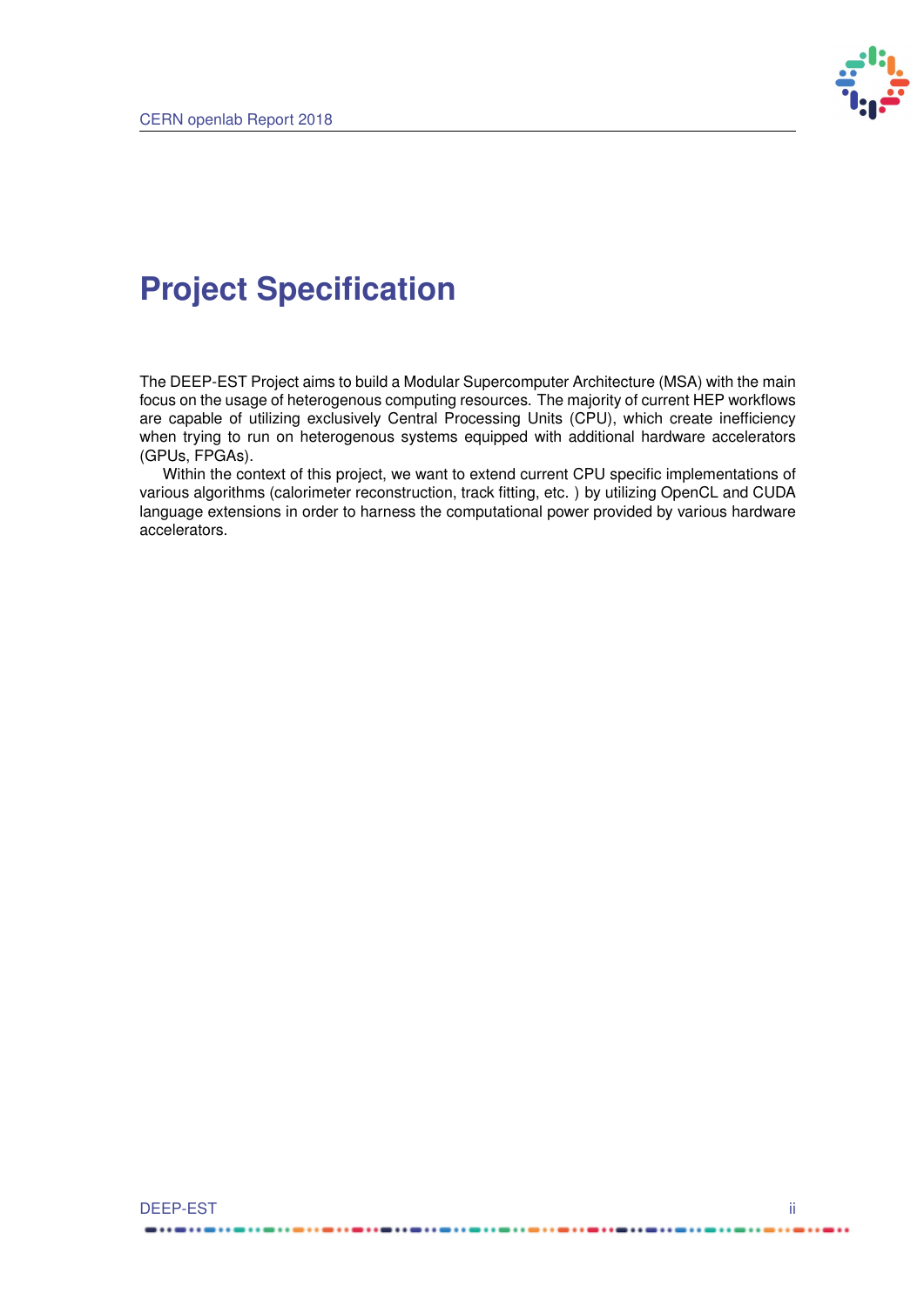

## **Abstract**

One of the most time consuming algorithms that is currently employed for the reconstruction of **High Energy Physics** (HEP) workflows is the local energy reconstruction. The time spent to execute this algorithm constitutes 24% of the total processing time, thus achieving substantial speedup by optimizing this problem will noticeably influence the total processing time. Even a speedup of a factor of 1.5 will shorten the processing time by about 5%. The purpose of this project is to dig deep into both algorithmic and architecture dependent optimizations, trying to best exploit heterogenous resources to maximize **High Performance Computing** (HPC) utilization.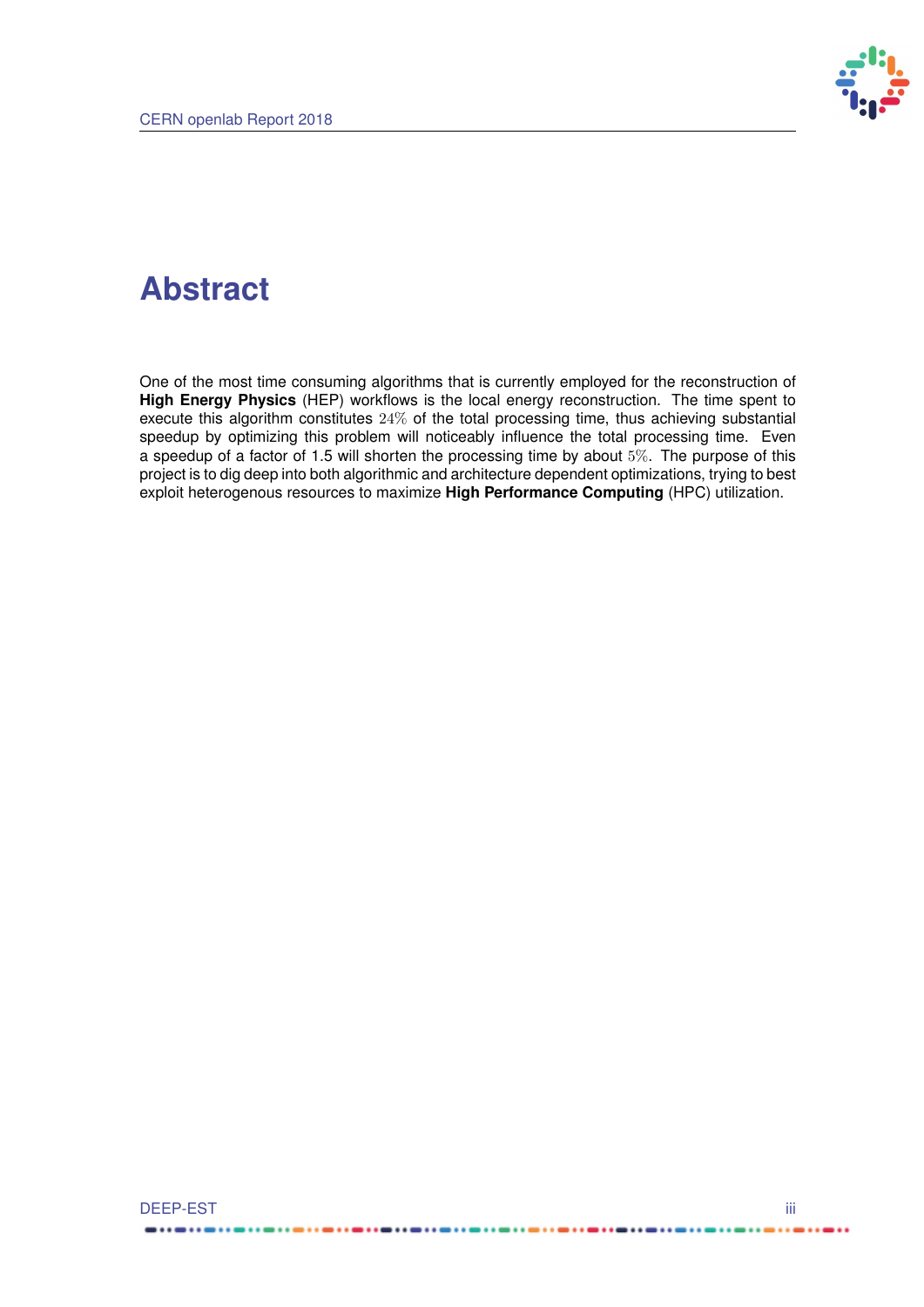

## <span id="page-3-0"></span>**Contents**

| <b>Contents</b>                                                                                   | iv                                   |
|---------------------------------------------------------------------------------------------------|--------------------------------------|
| <b>List of Figures</b>                                                                            | v                                    |
| <b>List of Tables</b>                                                                             | vi                                   |
| From physics to Physics<br>1                                                                      | 1                                    |
| $\overline{2}$<br><b>Local energy reconstruction</b><br>2.1<br>2.2<br>2.3<br>$2.4^{\circ}$<br>2.5 | 4<br>6<br>6<br>8<br>8<br>8<br>8<br>9 |
| 3<br><b>Results</b><br>31<br>Test02: GPU vs CPU, Optimized Matrix multiplication<br>3.2           | 10<br>10<br>12                       |
| <b>Profiling and further optimizations</b><br>4<br>4.1<br>4.1.1<br>4.1.2                          | 15<br>15<br>16<br>17                 |
| <b>Conclusions</b><br>5                                                                           | 19                                   |
| <b>Bibliography</b>                                                                               | 20                                   |

----------

......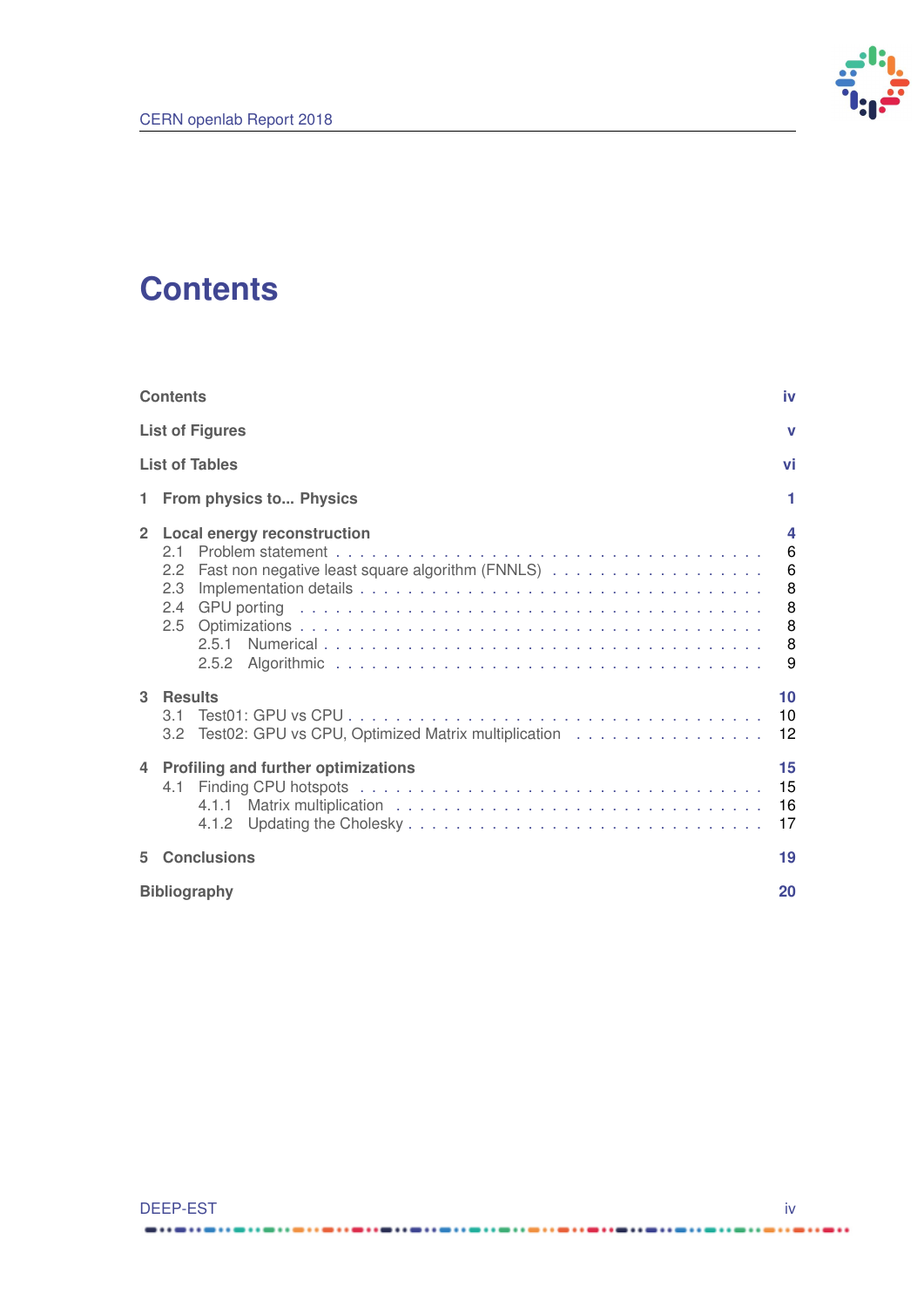

# <span id="page-4-0"></span>**List of Figures**

| 2.1<br>2.2                                |                                                                                                                                                                                                                                                                                                                                                                                        | $\overline{4}$<br>5        |
|-------------------------------------------|----------------------------------------------------------------------------------------------------------------------------------------------------------------------------------------------------------------------------------------------------------------------------------------------------------------------------------------------------------------------------------------|----------------------------|
| 3.1<br>$3.2^{\circ}$<br>3.3<br>3.4<br>3.5 | Speedup achieved with 10 iterations, higher is better 11<br>Time needed to complete 10 iterations, linear channel scale, lower is better<br>Time needed to complete 10 iterations, log channel scale, lower is better<br>Time needed to complete 10 iterations, linear channel scale, lower is better<br>3.6 Time needed to complete 10 iterations, log channel scale, lower is better | 11<br>12<br>13<br>13<br>14 |
| 4.1<br>4.2                                | VTune profiling of multifit_cpu. 37% of the total time is spent performing $A^T A$<br>Second bottleneck found using VTune. 34% of the time is spent calculating the<br>4.3 Cache efficient $10 \times 10$ matrix multiplication. The time needed to perform it is only<br>16.1% respect to the 37.6% spent by eigen implementation.                                                    | 15<br>16<br>17             |

---------

.....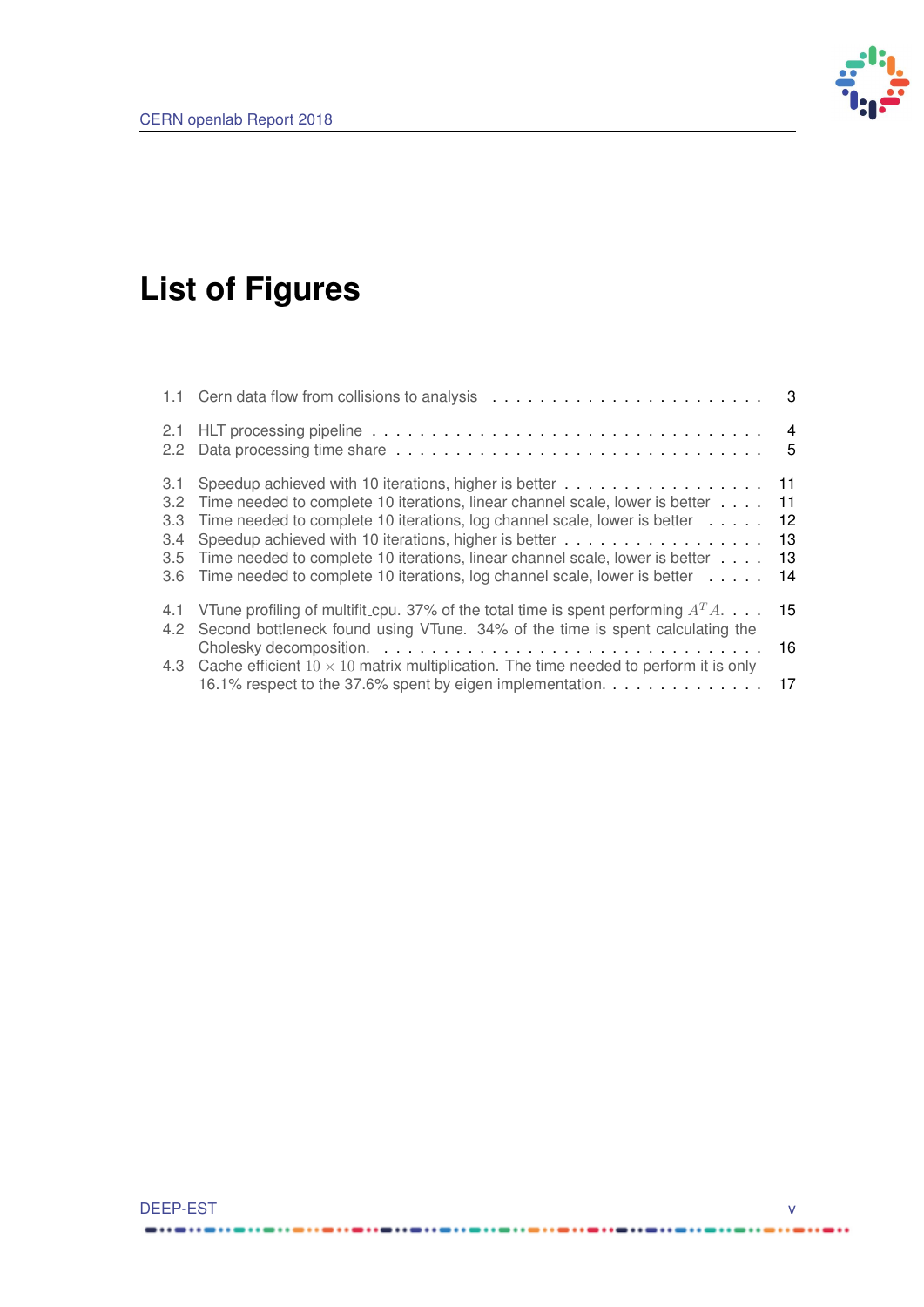

# <span id="page-5-0"></span>**List of Tables**

| 2.1 Time spent into the various HLT reconstruction steps 5 |  |  |  |  |  |  |  |  |
|------------------------------------------------------------|--|--|--|--|--|--|--|--|
|                                                            |  |  |  |  |  |  |  |  |

----------

....

......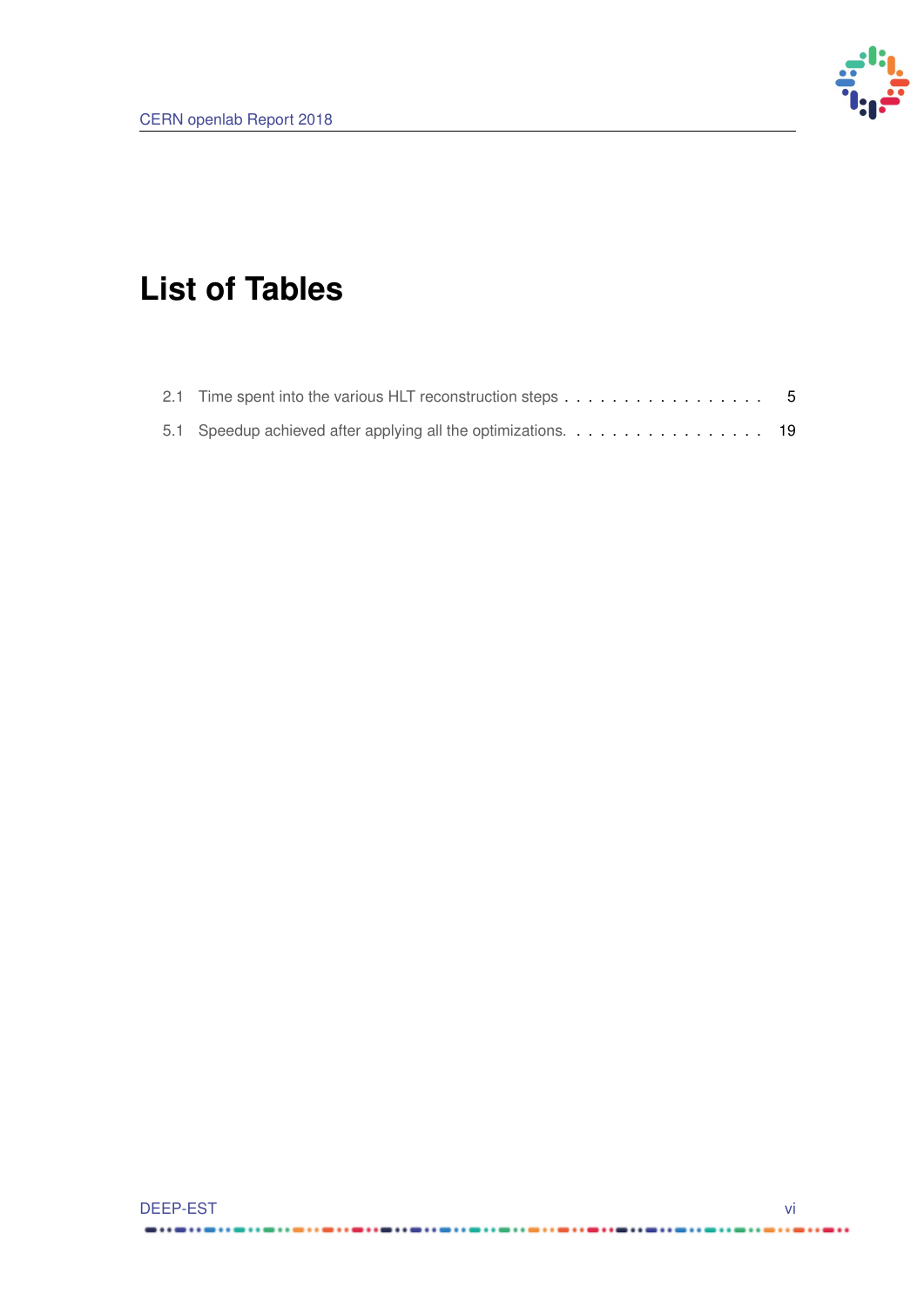## <span id="page-6-0"></span>**1. From physics to... Physics**

Modern **High Energy Physics** (HEP) experiments require complex multistage infrastructure. To realize them several large scale facilities are needed: from accelerators, detectors, data centers to the thousands of people involved to design and run the infrastructure.

The entry point of any **Large Hadron Collider** (LHC) experiment is the collision between proton-proton beams (although Pb beams are used) which triggers various physical processes. There are two kinds of processes, those that are not yet observed, called **Signal** (S) and the observed ones, called **Background** (B). The objective of LHC experiments is to expand our knowledge about elementary physical processes governing the universe by studying **S** through the already observed particles that it produces. Unfortunately, interesting processes are quite rare, thus a huge amount of collisions are needed to produce one of them.

This creates a lot of difficult and interesting IT challenges because everything from data acquisition to data analysis has to scale to meet throughput and timing requirements. The faster data are processed, more collisions can be triggered therefore, quicker the research can proceed.

As computer scientists, our purpose here at CERN is to accelerate data processing by best exploiting the resources at our disposal, achieving the maximum efficiency using smart and creative approaches, in particular targeting **High Performance Computing** (HPC) environment.

The LHC infrastructure is designed to process huge amounts of data (hundreds of Pb/s). The data flow architecture illustrated in figure [1.1](#page-8-0) is organized in four main stages. Staring from physical processes to the physics carried out by analyzing the data, with data acquisition and processing in the middle. Each of these steps is complex and deserves a dedicated explanation.

**Data Generation** The process starts with beams of **protons** colliding every 25ns that leads to particle interactions that create some **intermediate products**. These intermediate products can not be directly observed, but they further decay into something observable by the detectors.

**Data Acquisition** Detectors are split in two levels: **physics detector level** and **electronics level**. The physics level takes as input sensor readouts and produces an analog signal. This analog signal is digitized by the electronics level. At this point there is too much data to send it directly to the next stage. Models are used to distinguish between which data that belongs to S and which one belongs to B. Since these models are complex and the timing constraints are very strict, only a simplified version of them is implemented directly in hardware, on top of **Application Specific Integrated Circuit**s (ASIC) and **Field Programmable Gate Array**s (FPGA) boards. Because models here are simplified there are a lot of B events labeled as S. The events that survive this first stage are sent to the **High Level Trigger** (HLT).

The HLT has more relaxed time constraints since it receives less events and its job is to distinguish between S and B exploiting, an implementation of the same models used inside the previous stage, but with more features that allows more precise evaluations. Another important characteristic of the HLT is that it is implemented in software and executed on a CPU based cluster. Currently there is an attempt to integrate and exploit accelerators such as GPUs and FPGAs inside this cluster.

#### DEEP-EST 12 and 200 million and 200 million and 200 million and 200 million and 200 million and 200 million and 200 million and 200 million and 200 million and 200 million and 200 million and 200 million and 200 million an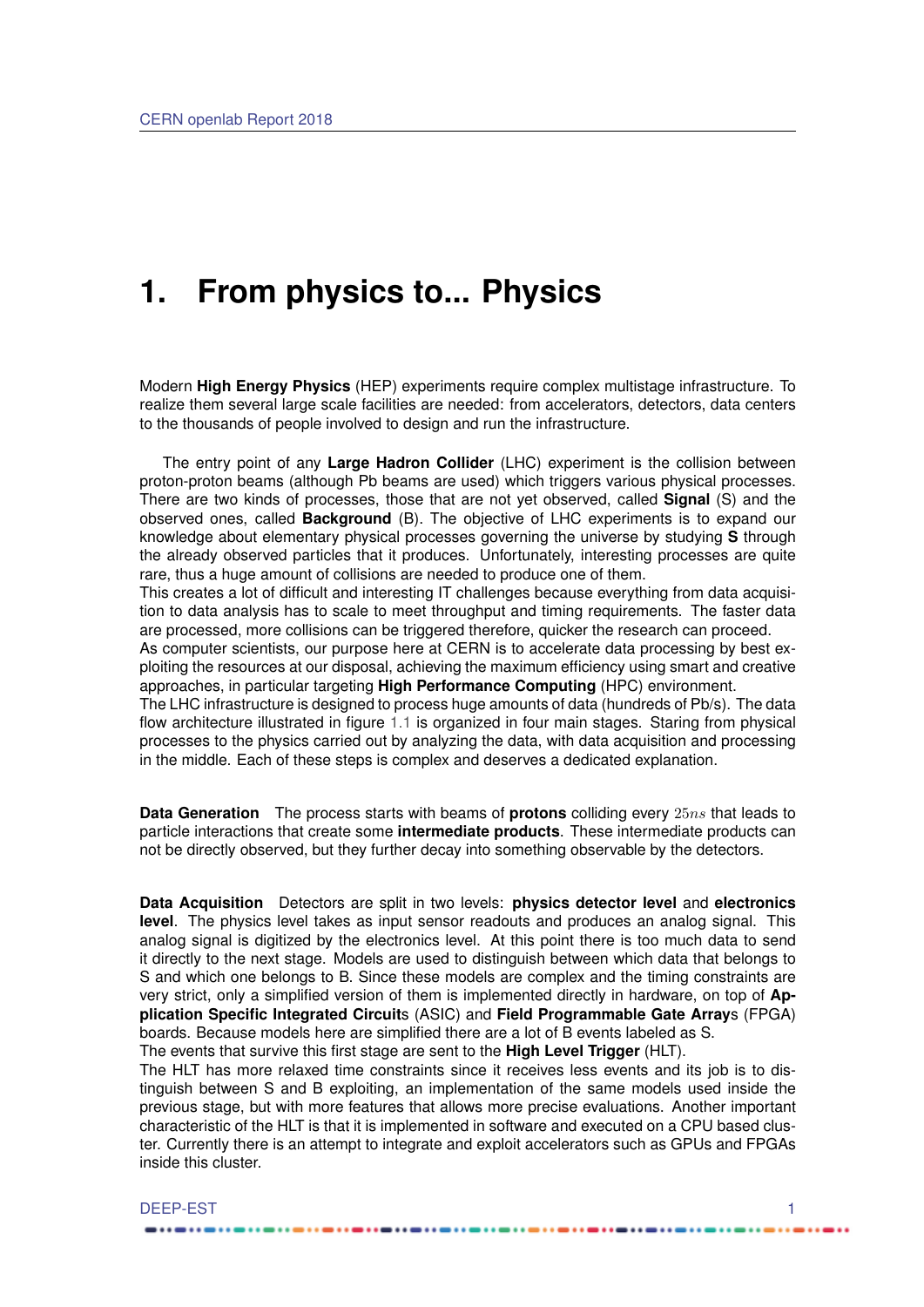

**Data Processing** At this point, events that pass previously described two level trigger system are used to generate a dataset used for analytics purposes. To build this dataset, the same models deployed inside the triggers are used, but with way more features. To extrapolate useful information and build the dataset **raw data** are sent through a complex multistage processing pipeline. This pipeline is offline so it does not share the timing constraints of the previous stage but, efficient exploitation of resources is needed because even after all the filtering data is still huge and models are very complex.

The first stage, called **local reconstruction**, transforms charges to physical quantities such as **energy**, **time**, and **position**. This operation is done channel by channel. These channels are independent form each other thus, this is an embarrassingly parallel problem. This parallelism is exploited though multi-threading by running this code on a cluster of multi-core machines, although other parallel architectures, such as GPUs, are currently tested to deploy them in future upgrades. Then, information coming from different channels of the same detector are combined by the **cross channel clustering** into **local detector cluster**s. The final step needed to obtain **particle object**s is the **cross detector clustering** in which data coming from different detector is combined. In the end, some particle objects are built. The set of all these particle objects form the dataset used to probe new horizons of fundamental physics.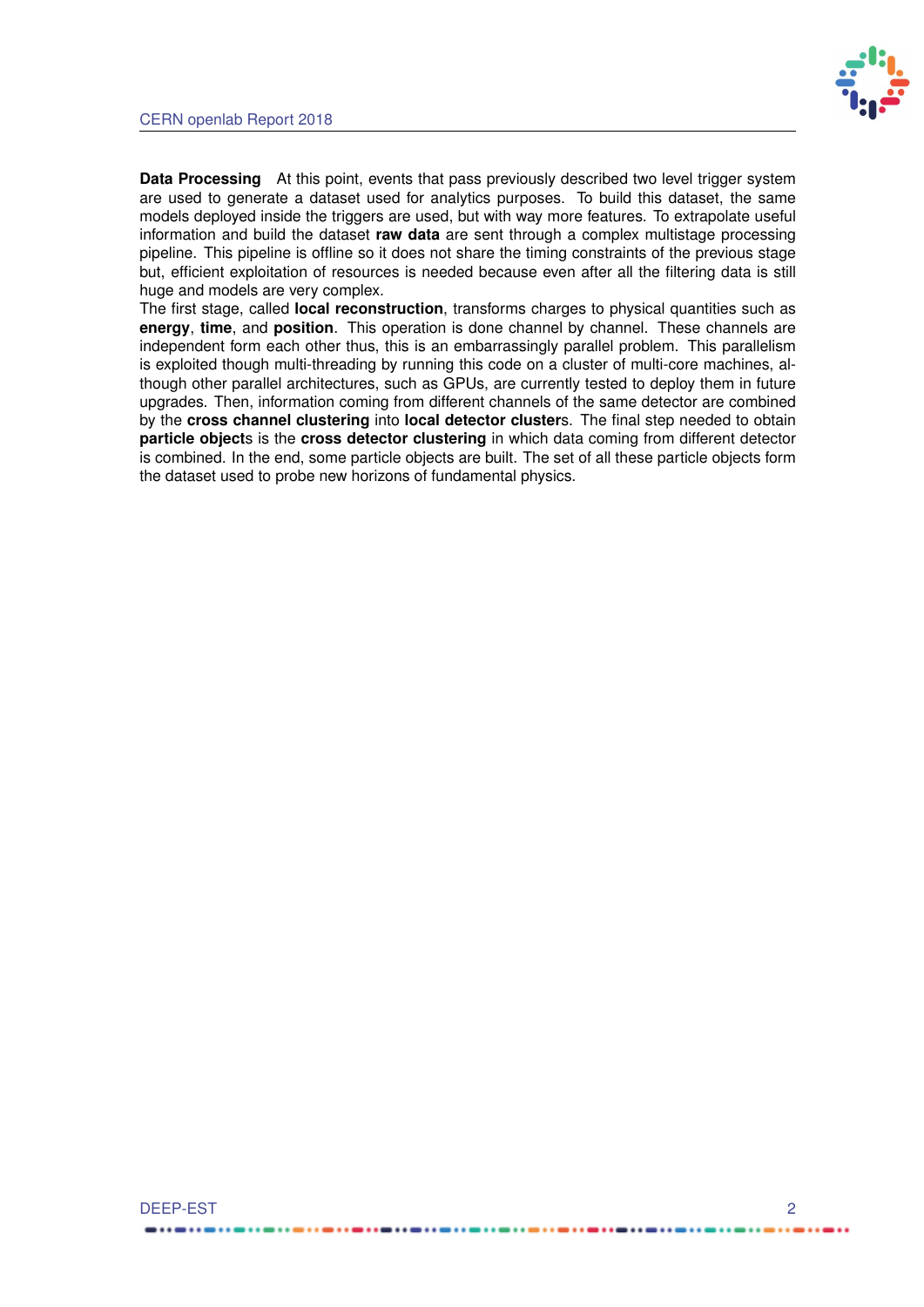

<span id="page-8-0"></span>

Figure 1.1: Cern data flow from collisions to analysis DEEP-EST 3

..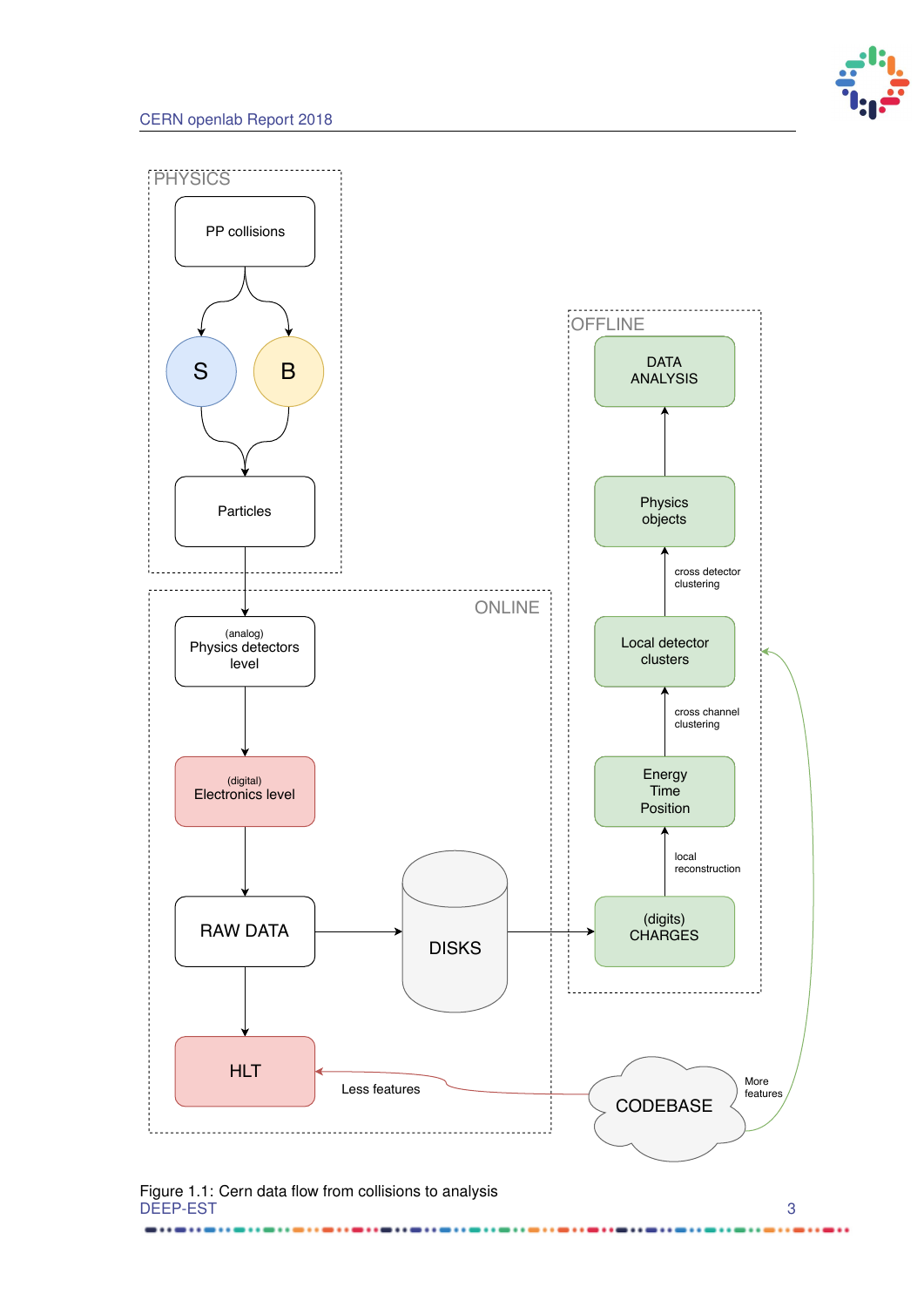

## <span id="page-9-0"></span>**2. Local energy reconstruction**

The HLT shares the same code used for offline data processing, thus the processing pipeline is more or less the same. The fundamental difference is that the output is used to perform event classification instead of data analysis. The table [2.1](#page-10-1) shows how much time is spent in every



<span id="page-9-1"></span>

single step of the reconstruction process. Most of it is spent into tracking but after it, the second more time consuming step is HCAL+ECAL local reconstruction that takes  $113ms$  corresponding to 24% of the total time. Given the time needed to perform this reconstruction even achieving a speedup of two would reduce the total processing time by more than  $10\%$ . This is the focus of this project: try to reduce it as much as possible by both optimizing it for CPU and exploiting GPU resources.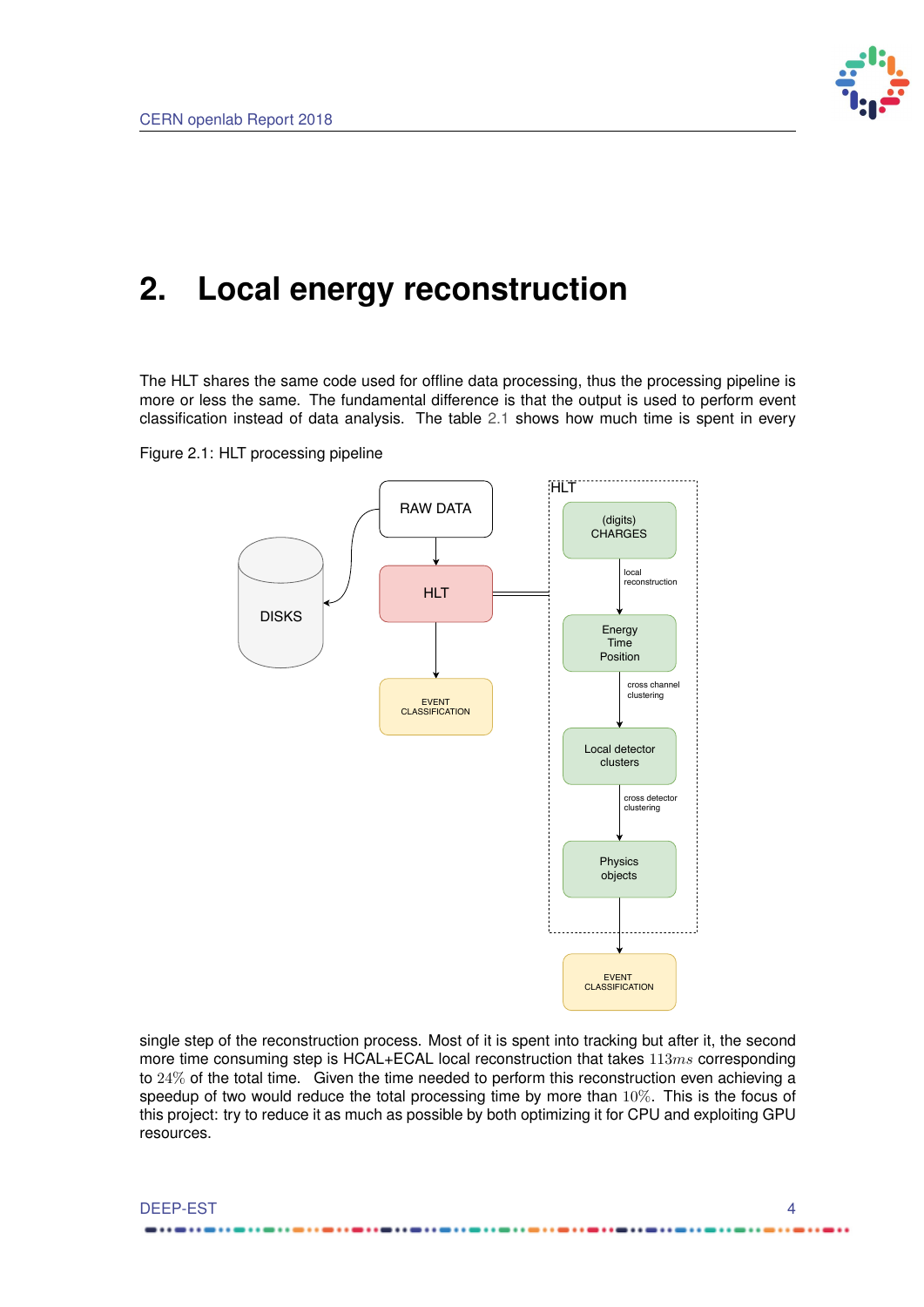

### <span id="page-10-0"></span>Figure 2.2: Data processing time share

<span id="page-10-1"></span>

| <b>Step</b>                      | Real-Time         | Percentage |
|----------------------------------|-------------------|------------|
| <b>ECAL</b> local reconstruction | 38.9 ms           | 8.25%      |
| <b>HCAL</b> local reconstruction | 73.9 ms           | 15.67%     |
| Jets/MET                         | $14 \text{ ms}$   | 2.97%      |
| E/Gamma                          | $20.4$ ms         | 4.33%      |
| Muons                            | $34.2 \text{ ms}$ | 7.25%      |
| Pixel tracking                   | 65.7 ms           | 13.93%     |
| Full tracking                    | 114.2 ms          | 24.22%     |
| Vertex reconstruction            | $2.3 \text{ ms}$  | 0.49%      |
| Particle Flow and Taus           | 36.8 ms           | 7.8%       |
| HLT                              | $14.7 \text{ ms}$ | 3.12%      |
| Overhead                         | 56.4 ms           | 11.96%     |
| Total                            | 471.5 ms          | 100%       |

...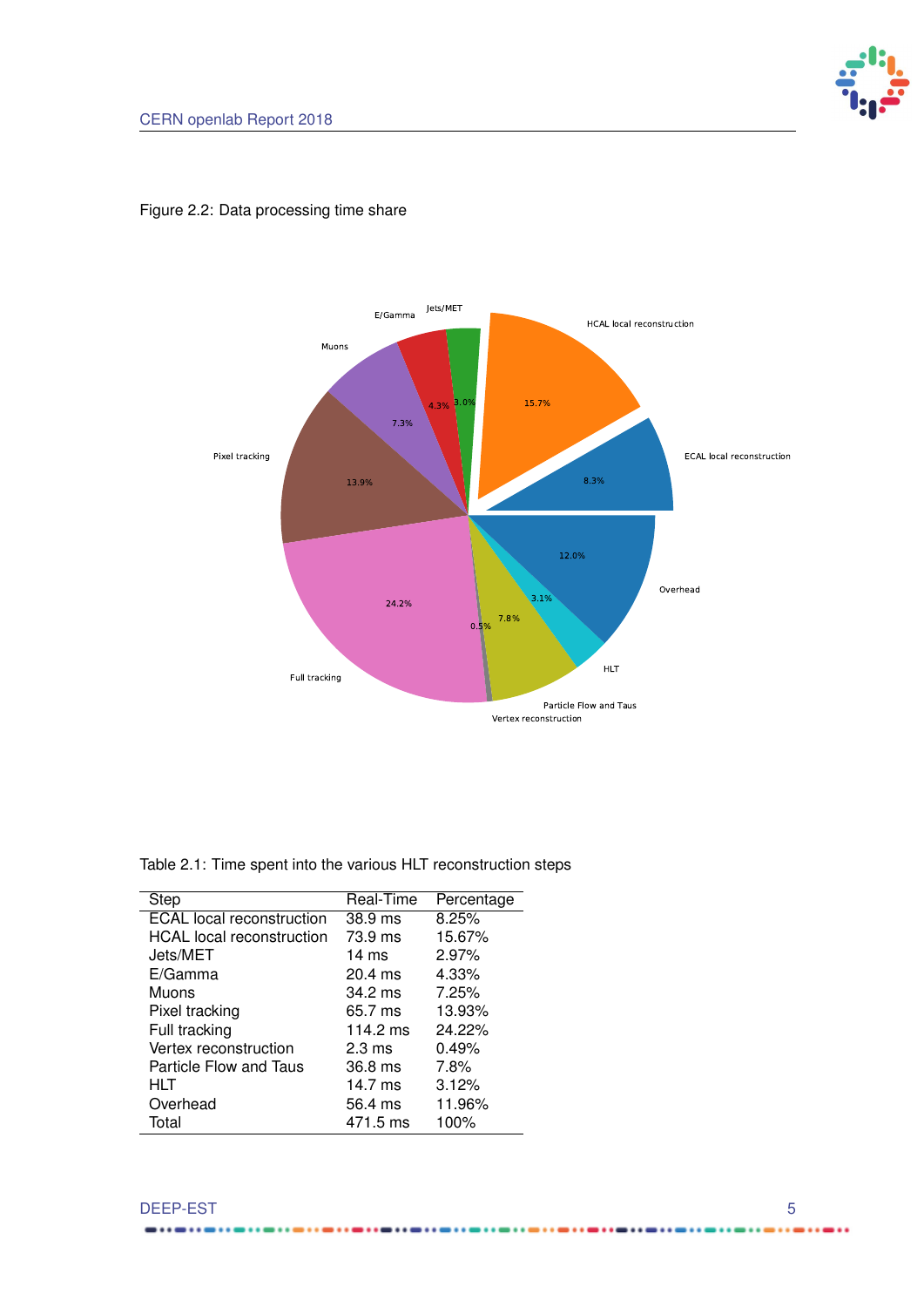

### <span id="page-11-5"></span><span id="page-11-0"></span>**2.1 Problem statement**

For each channel {given n charge readouts  $\rightarrow$  reconstruct the energy}.

$$
\min(\chi^2) = \arg min_x(||Px - b||^2)
$$
  

$$
\forall i : x_i \ge 0
$$

where:

$$
x = energy vector
$$
  
P :  $ENERGY \rightarrow CHARGE = feature matrix$   
b = charge vector  
 $n = 10$  (in this particular case) (2.1)

<span id="page-11-2"></span>Which is a standard  $\chi^2$  problem with additional positivity constraints. This constraint is present because physically speaking negative energy does not make sense.

As shown in [\[1\]](#page-25-1) the statement above is incomplete. A perfect mapping from charges to energy does not exist because signal from the shower does not dissipate within one time slice  $(25ns)$ . Adding the correlation term this problem becomes:

$$
\arg min_{x}(\left\| (Px - b)^{T} \Sigma(x)^{-1} (Px - b) \right\|^{2})
$$
  

$$
\forall x : x \ge 0
$$
\n(2.2)

<span id="page-11-3"></span>It is worth pointing out that  $\Sigma$  depends on x, meaning also  $\Sigma$  is unknown. To compute  $\Sigma$  an iterative procedure is used:

- 1. Compute Σ.
- 2. Minimize  $\chi^2$ .
- 3. If not convergence goto 1.

More precisely  $\Sigma$  is the covariance matrix representing the noise correlation between time samples i and j, obtained from data where no signal is present, and the single sample noise.

To solve the problem stated in [2.1](#page-11-2) several algorithms exist, for example **lsqnonneg** illustrated in [\[4\]](#page-25-2) and the **ffnls** illustrated in [\[2\]](#page-25-3). The one implemented is fnnls since as measured in [\[3\]](#page-25-4) it is faster.

The problem presented in [2.2](#page-11-3) is not a  $\chi^2$  problem but to solve it with nnls needs to be reduced into the canonical form. The redution exploits the Cholesky decomposition and is illustrated in [2.3.](#page-11-4)

$$
(Px - b)^{T} \Sigma(x)^{-1} (Px - b)
$$
  
\n
$$
\equiv \Sigma = LL^{T}, (AB)^{-1} = B^{-1}A^{-1}
$$
  
\n
$$
(Px - b)^{T}L^{-T}L^{-1}(Px - b)
$$
  
\n
$$
\equiv (AB)^{T} = B^{T}A^{T}
$$
  
\n
$$
(L^{-1}Px - L^{-1}b)^{T}L^{-1}(Px - b)
$$
  
\n
$$
\equiv (L^{-1}Px - L^{-1}b)^{T}(L^{-1}Px - L^{-1}b)
$$
  
\n
$$
\equiv L^{-1}P = P', L^{-1}b = b'
$$
  
\n
$$
(P'x - b')^{T}(P'x - b')
$$

## <span id="page-11-4"></span><span id="page-11-1"></span>**2.2 Fast non negative least square algorithm (FNNLS)**

The nnls is an *active set iterative algorithm*. It uses two sets: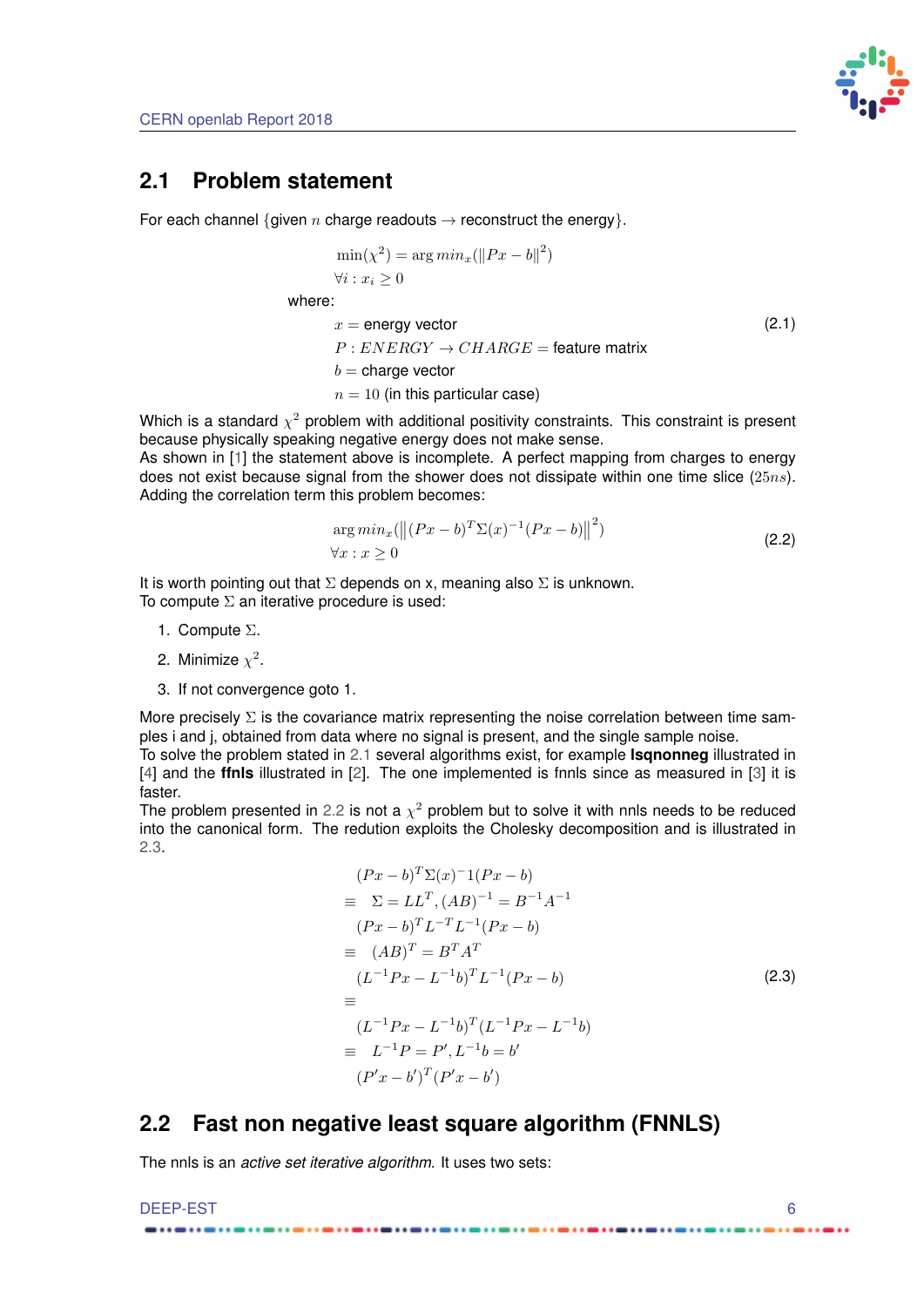

- <span id="page-12-3"></span>• **Passive set (P)**: the constraint is "passive", meaning that it is not satisfied.
- **Active set (R)**: the constraint is "active", meaning that it is satisfied.

The pseudo-code presented in algorithm [1,](#page-12-1) starts with a feasible solution (line 2), then checks for the positivity constraint. If there are some negative components it finds a non negative one that minimize the error, exploiting a gradient (line 5). More details can be found in [\[4\]](#page-25-2)

<span id="page-12-1"></span>

| Algorithm 1 NNLS                                                                |                                                           |
|---------------------------------------------------------------------------------|-----------------------------------------------------------|
| Input:                                                                          |                                                           |
| <b>A</b> real valued matrix of dimension $m \times n$                           |                                                           |
| <b>b</b> real valued vector of dimension $m$                                    |                                                           |
| $\epsilon$ the maximum accepted error                                           |                                                           |
| K the maximum number of iterations                                              |                                                           |
| Output:                                                                         |                                                           |
| $x$ the solution vector                                                         |                                                           |
| 1: function NNLS $(A, b, \epsilon, K)$                                          |                                                           |
| $x \leftarrow 0$<br>2:                                                          |                                                           |
| $P = \varnothing$<br>3:                                                         |                                                           |
| $R = \{1, 2, , m\}$<br>4:                                                       |                                                           |
| $w = A^T(b - Ax)$<br>5:                                                         | $\triangleright$ compute the gradient                     |
| while $R \neq \emptyset \wedge max(w) < \epsilon \wedge k < K$ do<br>6:         |                                                           |
| $j \leftarrow max(w^P)$<br>7:                                                   | $\triangleright w^P \leftarrow \{w_j : j \in P\}$         |
| Add $j$ to $P$<br>8:                                                            |                                                           |
| Remove $j$ from $R$<br>9:                                                       |                                                           |
| $A^P \leftarrow \{a_{ij} \in A : i \in P \land j \in P\}$<br>10:                |                                                           |
| $s \leftarrow ((A^P)^T A^P)^{-1} A^P b^P$<br>11:                                | $\triangleright$ s is a vector of the same dimension of P |
| while $min(s) \leq 0$ do<br>12:                                                 |                                                           |
| $\alpha = min_i \{ \frac{x_i}{x_i - s_i} : i \in P \wedge s_i \leq 0 \}$<br>13: |                                                           |
| $\forall i \in P : x_i \leftarrow x_i + \alpha(s_i - x_i)$<br>14:               |                                                           |
| move to R all $i \in P : x_i = 0$<br>15:                                        |                                                           |
| $s \leftarrow ((A^P)^T A^P)^{-1} A^P b^P$<br>16:                                | $\triangleright$ recompute s for the next iteration       |
| $\forall i \in P : x_i = s_i$<br>17:                                            |                                                           |
| $w \leftarrow A^T(b - Ax)$<br>18:                                               |                                                           |
| $k \leftarrow k+1$<br>19:                                                       |                                                           |

This algorithm is slow because at each iteration it requires to calculate the pseudo-inverse (line 11). FNNLS, showed in algorithm [2,](#page-12-2) is faster because it reduces the computational burden of this operation. The idea is simple: instead of projecting the matrix  $A$  over  $P$  and then performing the transposition and multiplication, it saves  $A<sup>T</sup>A$  and performs the projection over P. Another operation avoided is the multiplication between  $A$  and  $b$ , also in this case the multiplication is performed in the preprocessing phase. At runtime, only the projection over  $P$  is performed. These improvements reduces the computational making the it to run faster.

<span id="page-12-2"></span><span id="page-12-0"></span>

| <b>Algorithm 2 FNNLS</b>                     |  |
|----------------------------------------------|--|
| 1: $w \leftarrow (A^Tb)(A^TA)x$              |  |
| 2: $s \leftarrow ((A^T A)^P)^{-1} (A^T b)^P$ |  |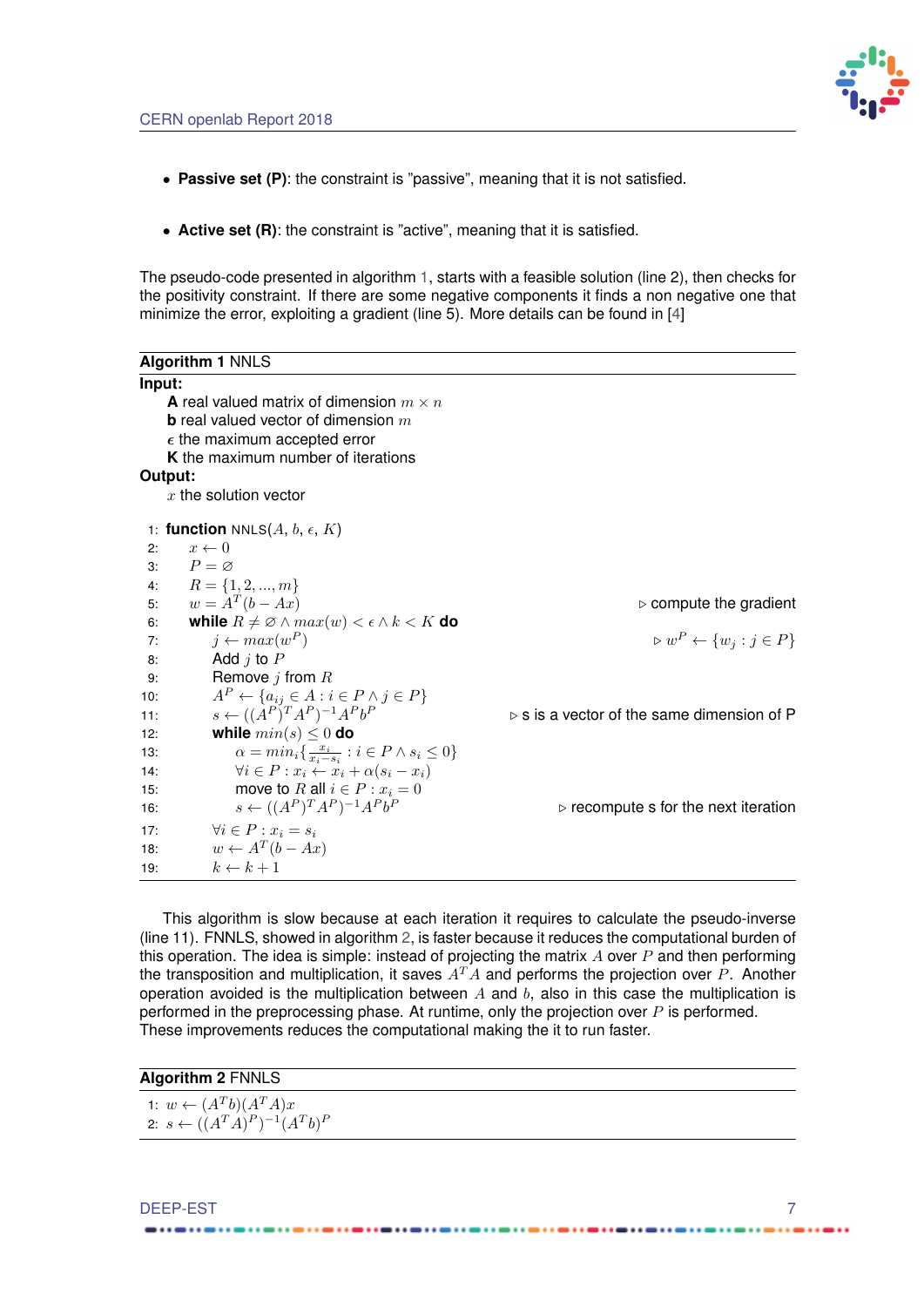

## <span id="page-13-3"></span>**2.3 Implementation details**

This algorithm has several numerical issues coming from the pseudo-inverse computation (line 11 of pseudo-code [1](#page-12-1) and line 2 of pseudo-code [2\)](#page-12-2).

The original definition of the matrix  $A^P$  is  $A^P = \{A \cdot col(i) : \forall i \in P\} \cup \{0 : \forall i \in R\}$ . While the definition of the vector  $b^P$  is  $b^P = \{b_i: \forall i \in P\} \cup \{0: \forall i \in R\}.$  This results in a  $m \times n$  matrix and a  $m$  dimensional vector. Calculating the pseudo-inverse with this matrix generates numerical issues, the result is a matrix containing some  $-nan$ .

One way to solve this problem is to reduce the number of operations needed to perform the computation. To achieve this there are three ways:

- 1. Invert the matrix through some decomposition.
- 2. Changing the definition of  $A<sup>P</sup>$  to reduce the size of the matrix and the vector.
- 3. Combining both 1 and 2.

**Decompositions** From the decompositions present in this page [\[7\]](#page-25-5), **Cholesky** and **House-Holder** with and without pivoting have been tested. These decompositions have been chosen following the advices present on this [page](https://eigen.tuxfamily.org/dox/group__LeastSquares.html) of Eigen documentation. As a result all of them except the HouseHolder with pivoting were numerically unstable. But, the HouseHolder with pivoting is not fast enough to meet the time constraints so, other approaches has been tested.

 $A^P$  Observing the computations performed utilizing the original definition can be noticed that a lot of useless operations containing 0 were present. Not only this is overhead but also increases the algorithmic error. Changing the definition to the one provided into the pseudo-code allowed Cholesky and also the plain inverse to work without issues.

In the end the Cholesky without pivoting, applied on the modified  $A<sup>P</sup>$  matrix, was chosen because it is proven in [\[5\]](#page-25-6) to perform best.

## <span id="page-13-0"></span>**2.4 GPU porting**

Until now there are two versions ported on GPU, the one taken from *cms-sw* codebase and the one implemented from scratch.

<span id="page-13-1"></span>To exploit the parallelism provided by these devices a channel level parallelization is performed but, a dynamic parallelism inside the channel is to be studied.

## **2.5 Optimizations**

There are two kinds of optimizations performed: numerical and algorithmic. In the first case some mathematical properties are exploited to reduce the number of operations, in the other case some architecture level knowledge is used to speedup the computation.

### <span id="page-13-2"></span>**2.5.1 Numerical**

The optimization performed here is to avoid using swap matrices and the  $P$  and  $R$  vectors. Studying the algorithm it is possible to notice that the  $P$ ,  $R$  partitioning can be obtained in-place by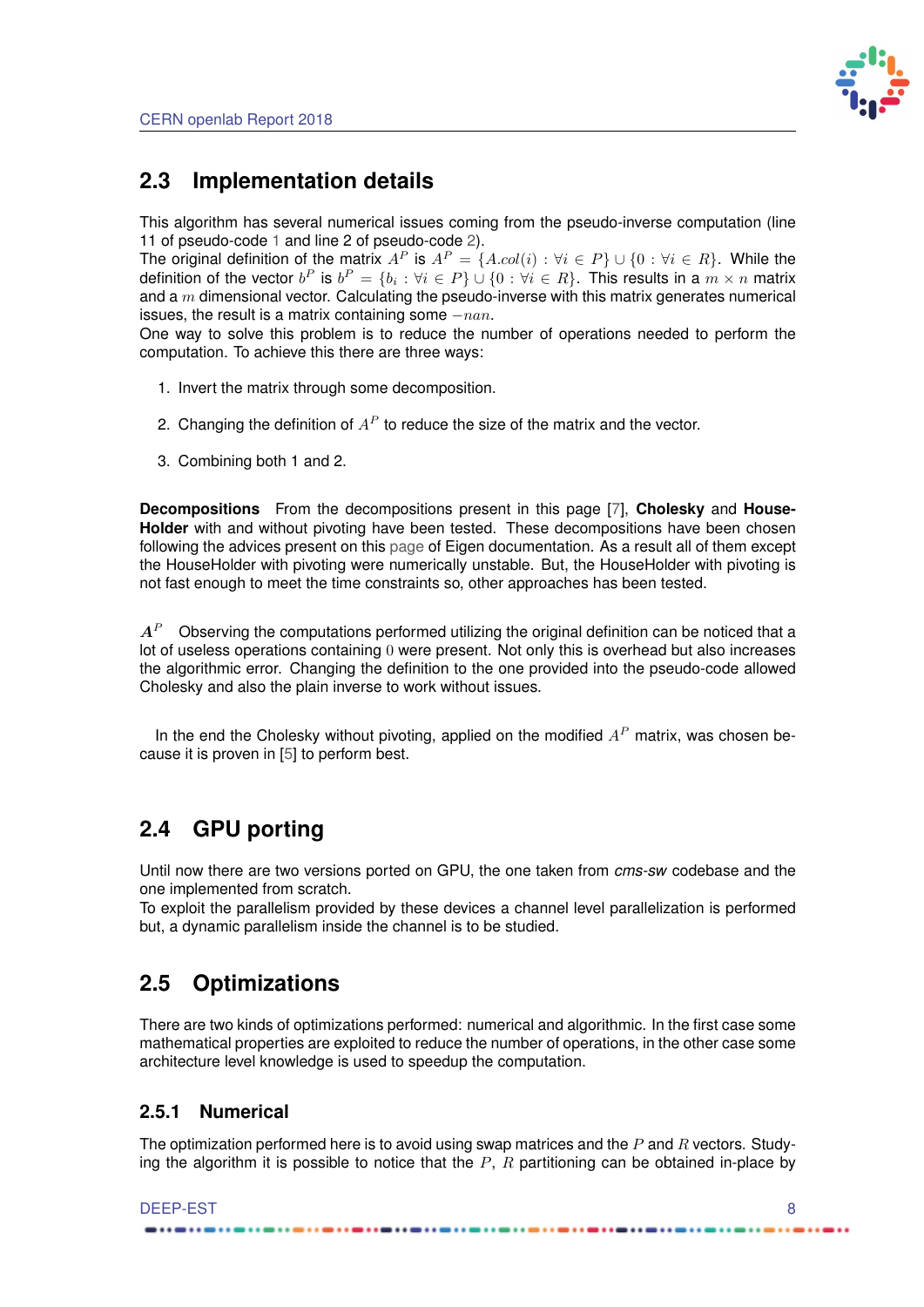

permuting the matrix A.

<span id="page-14-1"></span>

As shown in [2.4](#page-14-1) the passive set grows from the top left corner. The size of this block is the same as  $P$ . This way, instead of a vector, a counter is enough to save the active set. Every time a variable enters in the active set the corresponding column and row are swapped accordingly and the  $nActive$  counter is incremented.

Both the vector b and x are permuted, because otherwise they would not be aligned with the matrix.

A permutation matrix is used to keep track of all the swapping and the solution is reordered before being returned.

This optimization allows to reduce both memory allocation/de-allocation and cache faults resulting in a performance improvement of a factor of 2, as showed in [3.1.](#page-16-0)

### <span id="page-14-0"></span>**2.5.2 Algorithmic**

The optimization performed here is exploiting some pragmas to vectorise fixed iteration loops and to unroll the others, which have non constant number of iterations.

From the profiling performed can be noted that in case of fixed iteration loops the vectorization gives better performance results with respect to the unroll. Also the compiler unroll vectorized loops combining the best of both approaches.

The unroll value has been determined empirically using the tool called **cachegrind**, using the method illustrated in this [page.](http://valgrind.org/docs/manual/cg-manual.html) Exploiting measurements like branch misprediction and cache faults for each value and used the one that minimize them.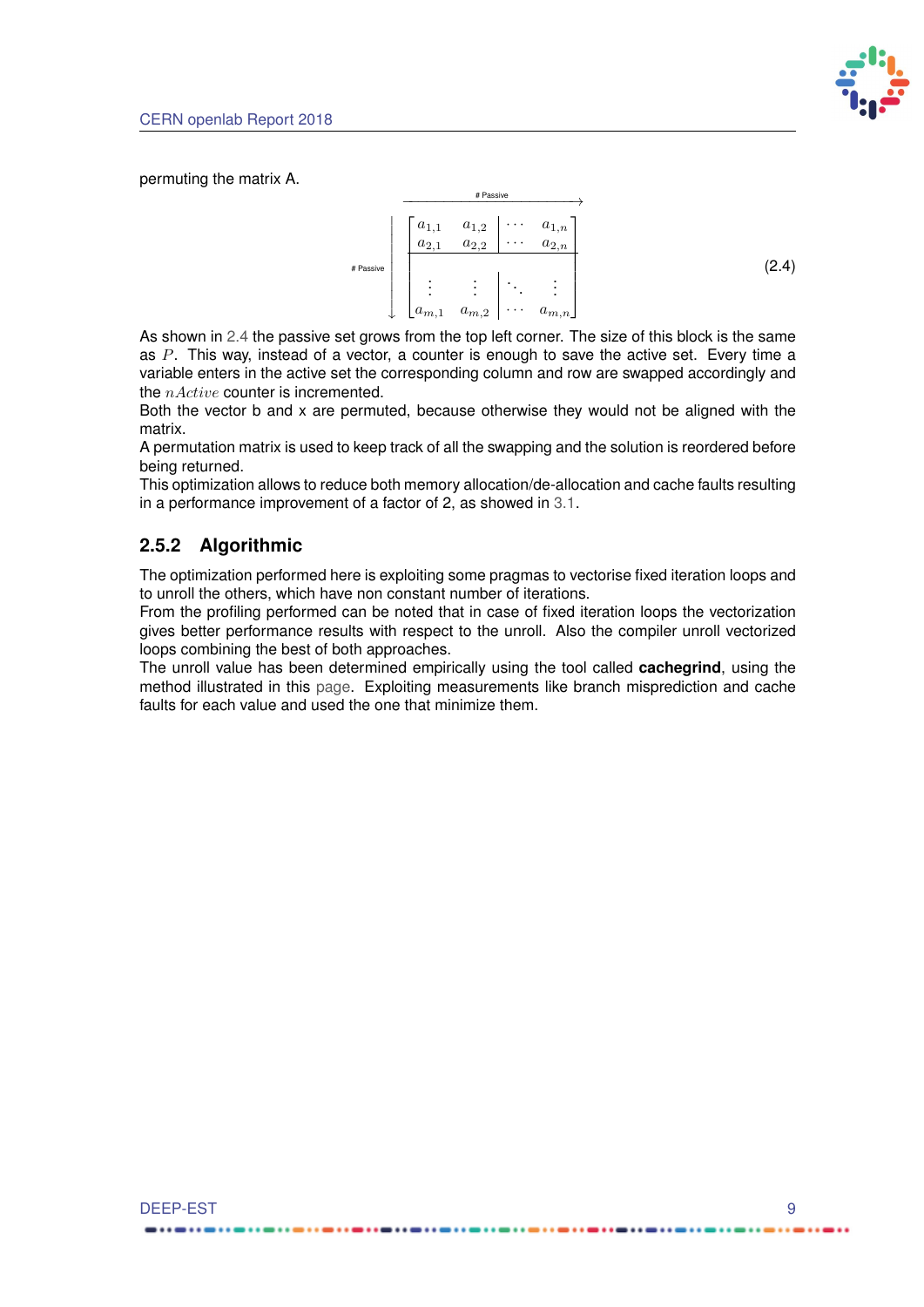

# <span id="page-15-0"></span>**3. Results**

## <span id="page-15-1"></span>**3.1 Test01: GPU vs CPU**

The results of this test are used as baseline for further optimizations. Test configuration:

- **CPU**: Intel(R) Core(TM) i7-4770K CPU @ 3.50GHz
- **GPU**: NVIDIA Tesla K40c

Implementations tested:

- **legacy multifit cpu**: plain *cms-sw* cpu code.
- **legacy multifit gpu**: plain gpu porting *cms-sw* cpu code.
- **multifit cpu**: inplace fnnls cpu implementation.
- **multifit gpu**: inplace fnnls gpu implementation.
- **multifit cpu swap**: fnnls cpu implementation with swapping matrices.
- **multifit gpu swap**: fnnls gpu implementation with swapping matrices.

All the cpu implementations are single-threaded. With 64k channels the optimized GPU version achieves a speedup of 2.67. Since the corresponding CPU version achieves a speedup of 1.10, the GPU implementation runs more than twice as fast as the corresponding CPU one.

#### DEEP-EST 10 ------

.....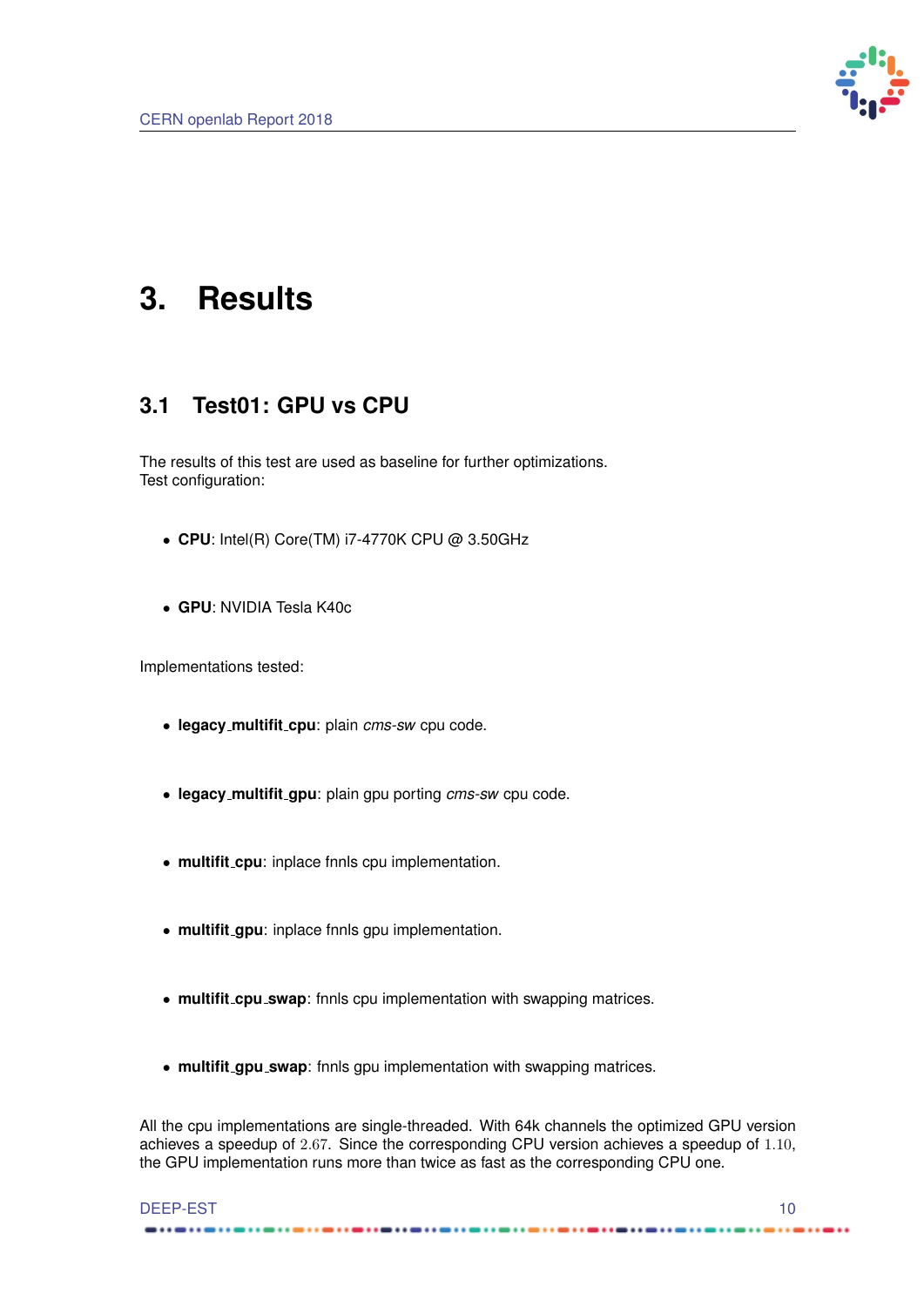

<span id="page-16-0"></span>

Figure 3.1: Speedup achieved with 10 iterations, higher is better

<span id="page-16-1"></span>

Figure 3.2: Time needed to complete 10 iterations, linear channel scale, lower is better

From [3.1](#page-16-0) that the GPU performs almost six times as fast with respect to the CPU. Other optimizations like loop unrolling and branch reduction give a performance gain about 20% on CPU.

DEEP-EST 11

..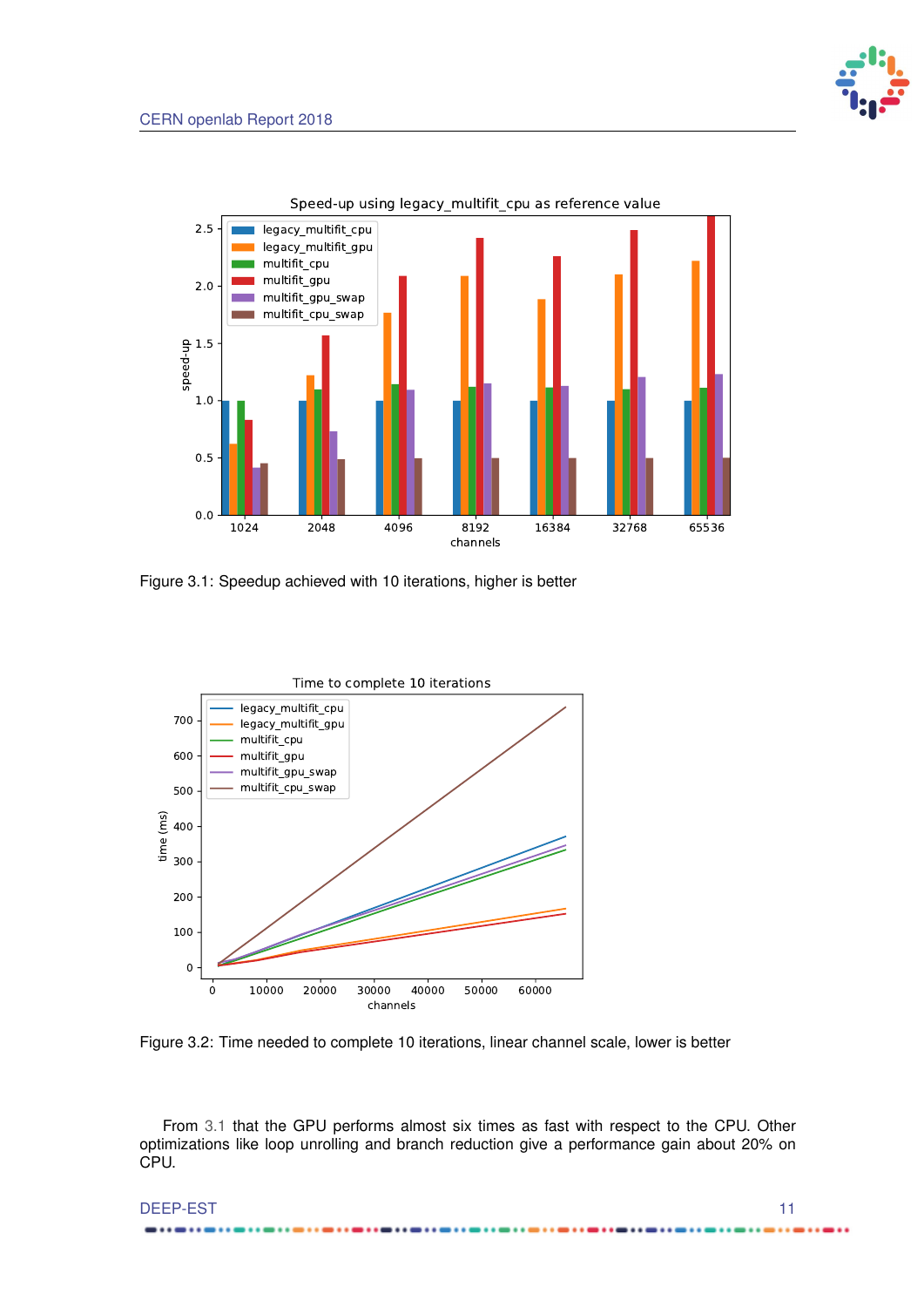

<span id="page-17-1"></span>

Figure 3.3: Time needed to complete 10 iterations, log channel scale, lower is better

<span id="page-17-0"></span>From the plot present in [3.2](#page-16-1) can be noted that in the GPU version there is a change of slope around 15k channels, after this number the growth slows-down. The plot in [3.3](#page-17-1) makes more evident the difference between the different version of the algorithm. The GPU outperforms the CPU and since the growth is sub-linear, it will be interesting to study what will happen if the number of channels increases even more.

## **3.2 Test02: GPU vs CPU, Optimized Matrix multiplication**

All the cpu implementations are single-threaded. With 64k channels the GPU version achieves a speedup of 2.67 that it the same as the previous test.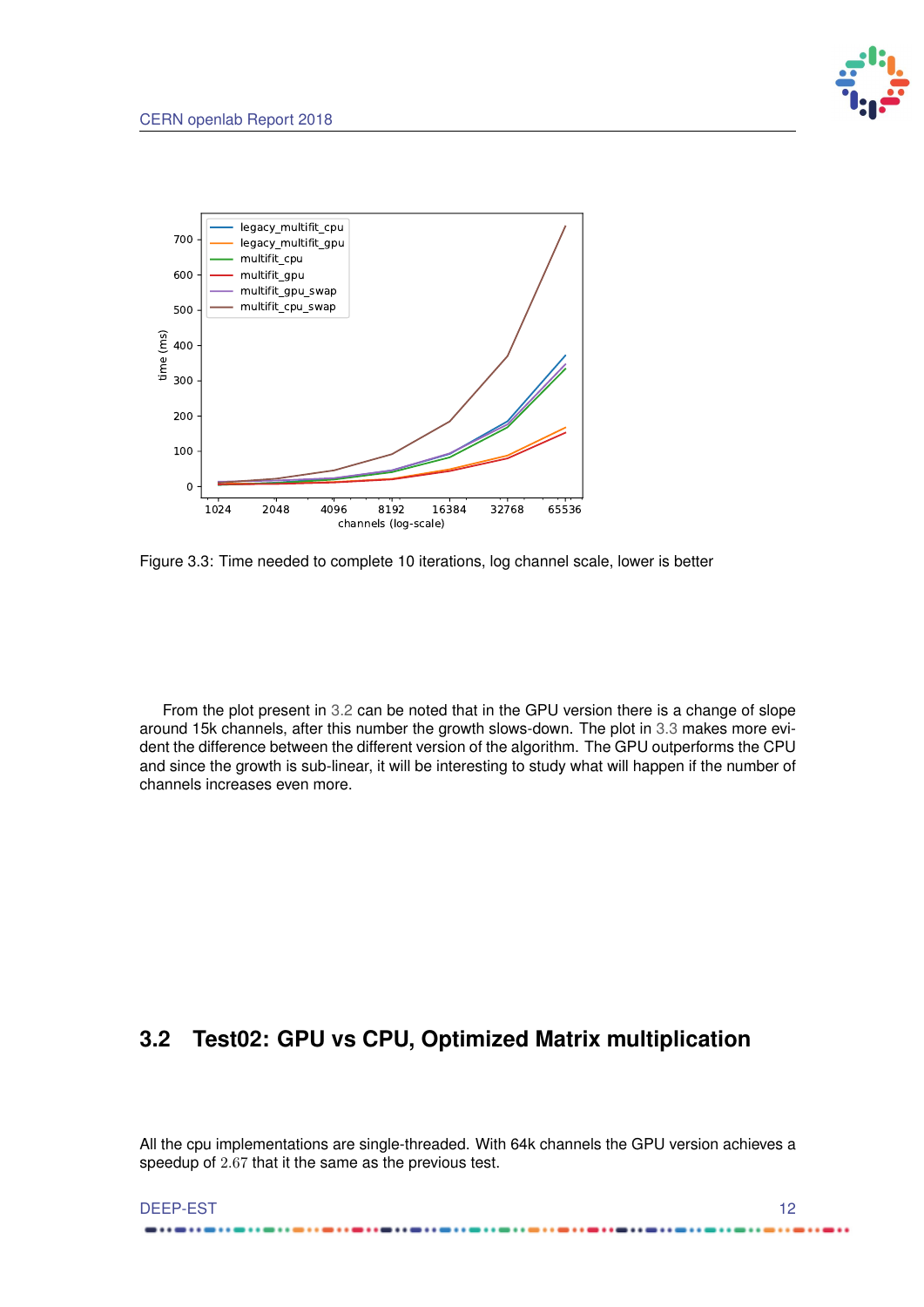

<span id="page-18-0"></span>

Figure 3.4: Speedup achieved with 10 iterations, higher is better

<span id="page-18-1"></span>

Figure 3.5: Time needed to complete 10 iterations, linear channel scale, lower is better

From [3.1](#page-16-0) can be noted that even with all the optimizations the GPU speedup it does not increase. This is due to the fact that the GPU is underutilized so even if the implementation requires less resources it can not be noted in this test, and the data transfer respect to the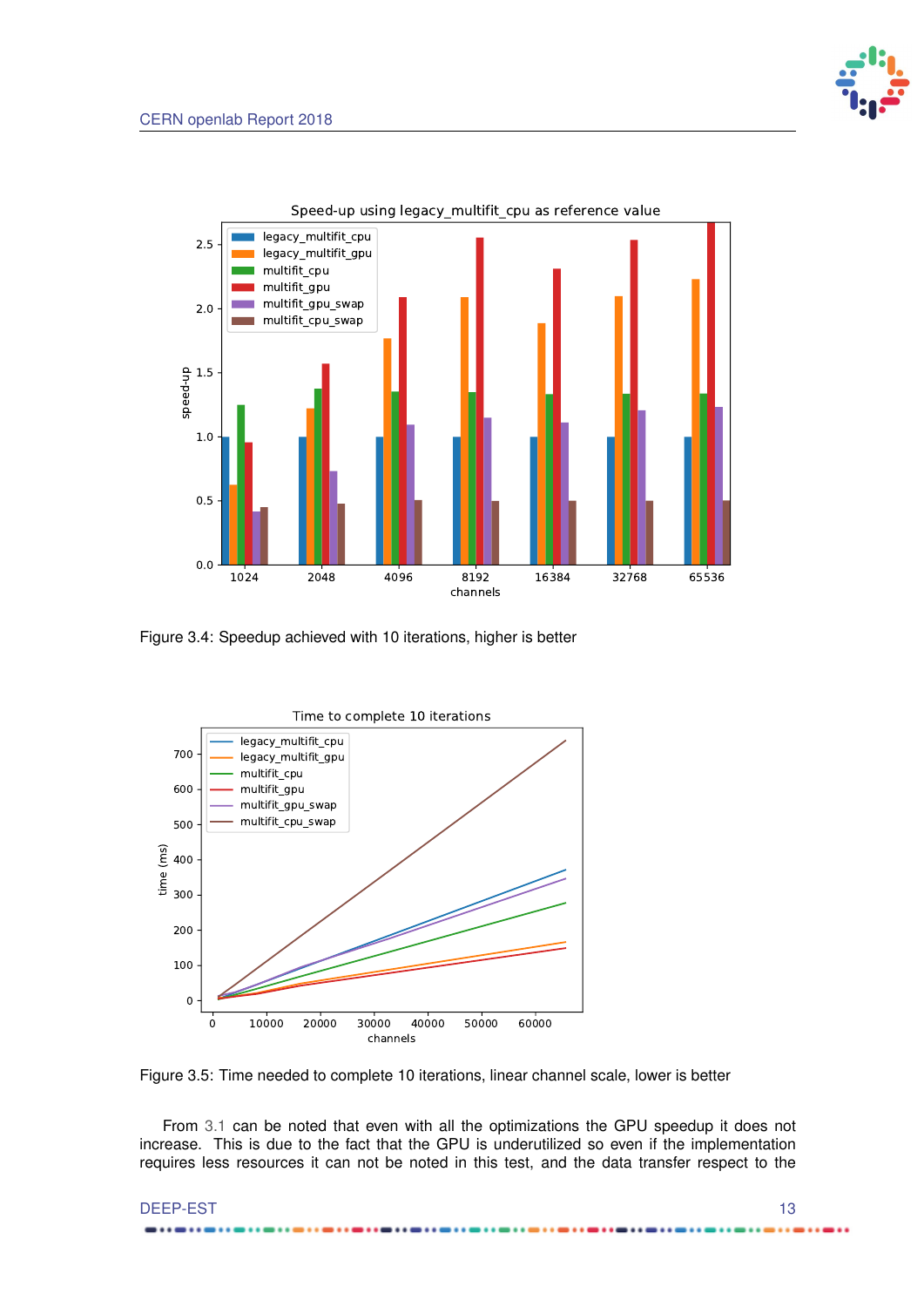computation is very big. The optimized CPU implementation in this case performs 35% better than the legacy one.

<span id="page-19-0"></span>

Figure 3.6: Time needed to complete 10 iterations, log channel scale, lower is better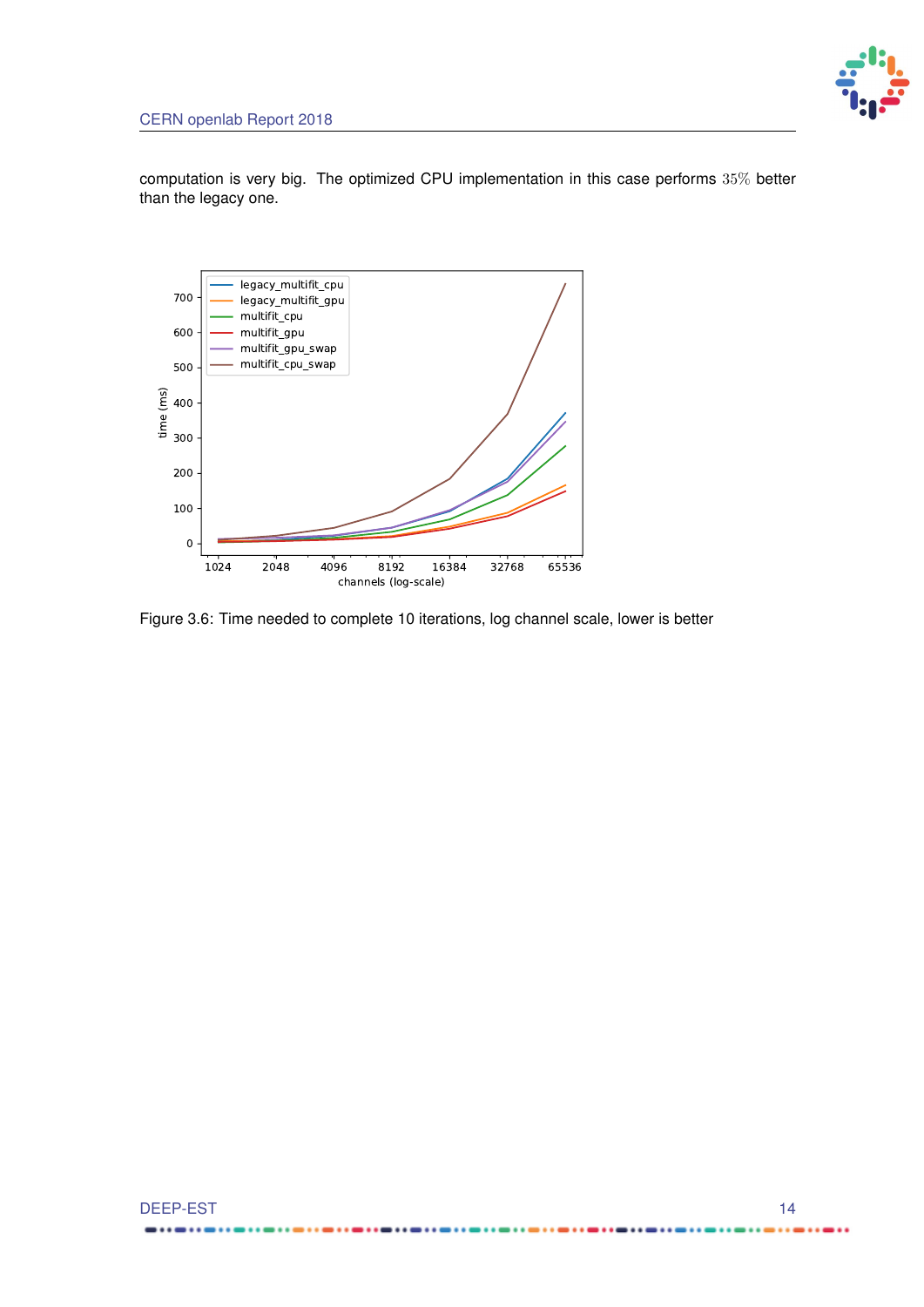

## <span id="page-20-0"></span>**4. Profiling and further optimizations**

In order to further optimize the code some profiling is needed to identify the bottleneck and solve them... If possible.

## <span id="page-20-1"></span>**4.1 Finding CPU hotspots**

The methodology followed is to use **Intel VTune** on the entire regression. Profiling only the nnls portion of the code did not give reliable results because terminates too fast. Profiling the entire regression instead, gave interesting results; As showed in [4.1](#page-20-3) and [4.2](#page-21-0) there are two hotspots in the code.

<span id="page-20-3"></span>

| 48 | #endif                                                                         |            |
|----|--------------------------------------------------------------------------------|------------|
| 49 | void inplace fnnls(const FixedMatrix& A,                                       |            |
| 50 | const FixedVector& b.                                                          |            |
| 51 | FixedVector& x,                                                                |            |
| 52 | const double eps,                                                              |            |
| 53 | const unsigned int max iterations) {                                           | $0.0\%$ 0. |
| 54 | // Fast NNLS (fnnls) algorithm as per                                          |            |
| 55 | // http://users.wfu.edu/plemmons/papers/Chennnonneg.pdf                        |            |
| 56 | $//$ page $8$                                                                  |            |
| 57 |                                                                                |            |
| 58 | // FNNLS memorizes the A^T * A and A^T * b to reduce the computation.          |            |
| 59 | // The pseudo-inverse obtained has the same numerical problems so              |            |
| 60 | // I keep the same decomposition utilized for NNLS.                            |            |
| 61 |                                                                                |            |
| 62 | // pseudoinverse (A^T * A)^-1 * A^T                                            |            |
| 63 | // this pseudo-inverse has numerical issues                                    |            |
| 64 | // in order to avoid that I substituted the pseudoinverse whit the QR          |            |
| 65 | // decomposition                                                               |            |
| 66 |                                                                                |            |
| 67 | // I'm substituting the vectors P and R that represents active and passive set |            |
| 68 | // with a boolean vector: if active set[i] the i belogns to R else to P        |            |
| 69 |                                                                                |            |
| 70 | // bool active set[VECTOR SIZE];                                               |            |
| 71 | // memset(active set, true, VECTOR SIZE * sizeof(bool));                       |            |
| 72 |                                                                                |            |
| 73 |                                                                                |            |
| 74 | auto n $Passive = 0$ ;                                                         |            |
| 75 |                                                                                |            |
| 76 | // #ifdef CUDA ARCH                                                            |            |
| 77 | // FixedMatrix AtA = transpose wrapper(A);                                     |            |
| 78 | // #endif                                                                      |            |
| 79 | // #ifndef CUDA ARCH                                                           |            |
| 80 | // FixedMatrix AtA = transpose multiply(A);                                    |            |
| 81 | // #endif                                                                      |            |
| 82 | FixedMatrix AtA = A.transpose() * A;                                           | 37.6%      |
| 83 | // assert(AtA == A.transpose() * A);                                           |            |
| 84 | FixedVector Atb = A.transpose() *;                                             | $3.7\%$ 0. |
| 85 |                                                                                |            |
| 86 | FixedVector s:                                                                 | $0.1\%$ 0. |
| 87 | FixedVector w:                                                                 |            |

Figure 4.1: VTune profiling of multifit cpu. 37% of the total time is spent performing  $A<sup>T</sup>A$ .

.......

#### <span id="page-20-2"></span>DEEP-EST 15 ------

 $......$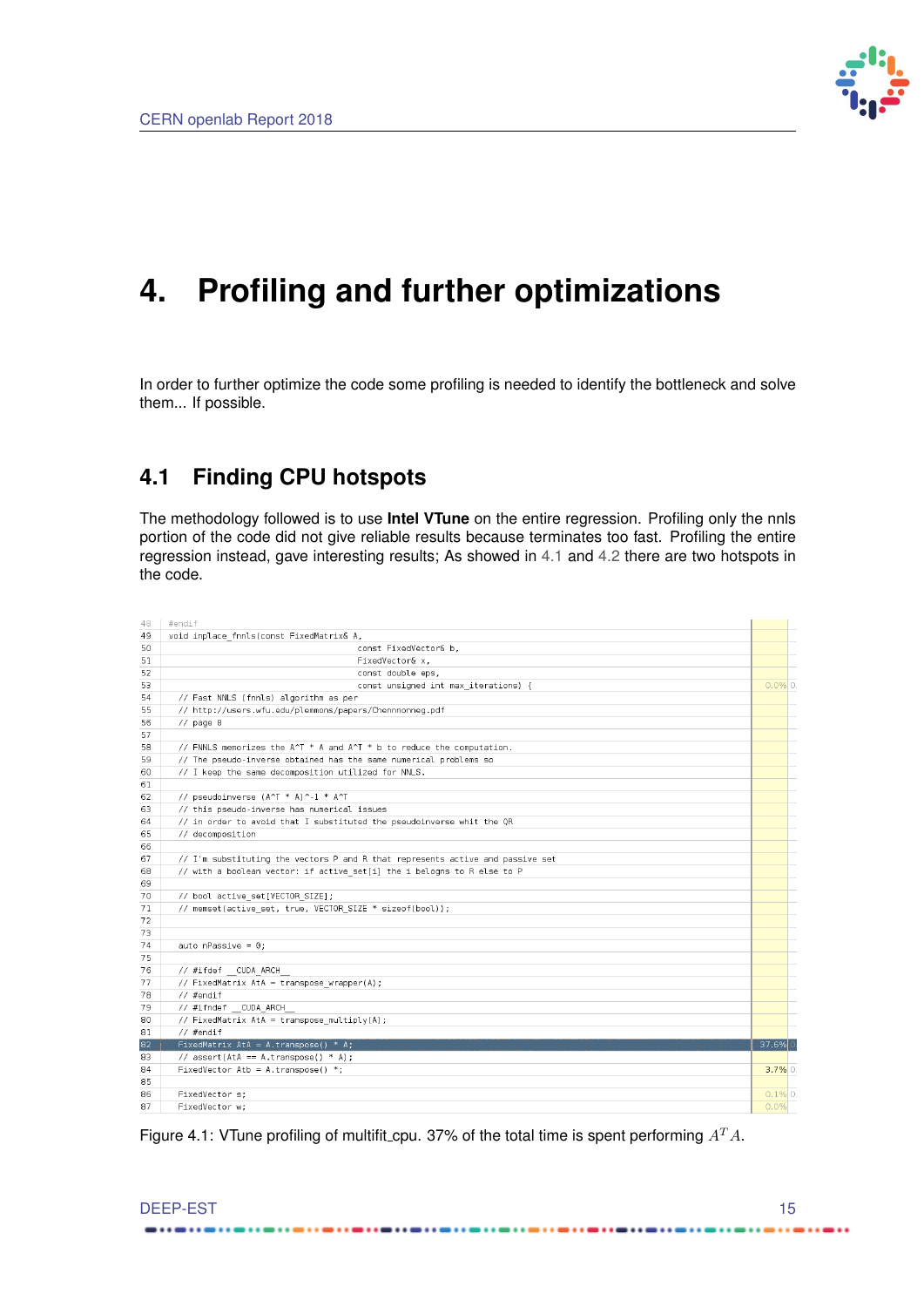

<span id="page-21-0"></span>

| 123        | // swap AtA to avoid copy                                              |       |
|------------|------------------------------------------------------------------------|-------|
| 124        | AtA.col(nPassive).swap(AtA.col(w max idx));                            | 1.7%  |
| 125        | AtA.row(nPassive).swap(AtA.row(w max idx));                            | 1.8%  |
| 126        | // swap Atb to match with AtA                                          |       |
| 127        | Eigen::numext::swap(Atb.coeffRef(nPassive), Atb.coeffRef(w max idx));  | 0.1%  |
| 128        | Eigen::numext::swap(x.coeffRef(nPassive), x.coeffRef(w max idx));      | 0.1%  |
| 129        | // swap the permutation matrix to reorder the solution in the end      |       |
| 130        | Eigen::numext::swap(permutation.indices()[nPassive],                   | 0.3%  |
| 131        | permutation.indices()[w_max_idx]);                                     |       |
| 132        |                                                                        |       |
| 133        | ++nPassive;                                                            |       |
| 134        |                                                                        |       |
| 135        | #ifdef DEBUG FNNLS CPU                                                 |       |
| 136        | cout << "max index " << w max idx << endl;                             |       |
| 137        | std::cout << "n active " << nActive << std::endl;                      |       |
| 138        | #endif                                                                 |       |
| 139        |                                                                        |       |
| 140        | // inner loop                                                          |       |
| 141        | #pragma unroll VECTOR SIZE                                             |       |
| 142        | while (nPassive $> 0$ ) {                                              |       |
|            |                                                                        |       |
|            |                                                                        |       |
| 143        | s.head(nPassive) =                                                     | 34.5% |
| 144        | AtA.topLeftCorner(nPassive, nPassive).llt().solve(Atb.head(nPassive)); |       |
| 145        |                                                                        |       |
| 146        | if (s.head(nPassive).minCoeff() $> 0.$ ) {                             | 1.0%  |
| 147        | $x \text{ head}(nPassive) = s \text{ head}(nPassive)$ ;                | 1.3%  |
| 148        | break;                                                                 | 0.0%  |
| 149        | ł                                                                      |       |
| 150        |                                                                        |       |
| 151        | #ifdef DEBUG FNNLS CPU                                                 |       |
| 152        | cout << "s" << endl << s head(nPassive) << endl;                       |       |
| 153        | #endif                                                                 |       |
| 154        |                                                                        |       |
| 155        | auto alpha = std::numeric limits <double>::max();</double>             |       |
| 156        | Index alpha $idx = 0$ ;                                                |       |
| 157        |                                                                        |       |
| 158        | #pragma unroll VECTOR SIZE                                             |       |
| 159        | for (auto $i = 0$ ; $i < n$ Passive; ++i) {                            |       |
| 160        | if $(s[i] \le 0.)$ {                                                   | 0.0%  |
| 161<br>162 | auto const ratio = $x[i] / (x[i] - s[i])$ ;<br>if (ratio < alpha) {    | 0.0%  |

Figure 4.2: Second bottleneck found using VTune. 34% of the time is spent calculating the Cholesky decomposition.

### **4.1.1 Matrix multiplication**

The first hotspot is the computation of  $A<sup>T</sup>A$  that requires 37% of the total execution time. To solve this hotspot it is possible by exploiting the observations:

- The matrix  $A<sup>T</sup>A$  is symmetric so it is enough calculate the one triangular portion and the copy the results back.
- The matrix is  $10 \times 10$ , it fits in L1 cache, thus cache efficiency is more important than algorithmic complexity.

Exploiting the hypothesis stated above the implementation illustraded in pseudo-code [3,](#page-23-0) specific for this case, has been provided.

This code is very simple but, in cache simple things are needed. The goal is to avoid useless computations, cache faults, and bubbles generated by branches. The main idea behind it is given that  $A<sup>T</sup>A$  is symmetric compute only half of it and copy the values to the other part. Moreover, knowing that the multiplication is not between two random matrices but, between a matrix and tis transpose, if the storage order is column major perform a column $\times$ column dot product or a row×row one in the other case. Since the storage order is column major there is another minor optimization that can be performed to gain the last drop of performance. This optimization is about the loop order. A careful choice minimizes jumps, for example in this particular case iterate over column generates no jumps neither cache misses, while iterating over rows generate a jump. A loop order of  $row \rightarrow column \rightarrow dot$  product means that for each row there is one and only one jump. Instead, a loop order like  $column \rightarrow row \rightarrow dot product$  generates  $|columns| \times |rows|$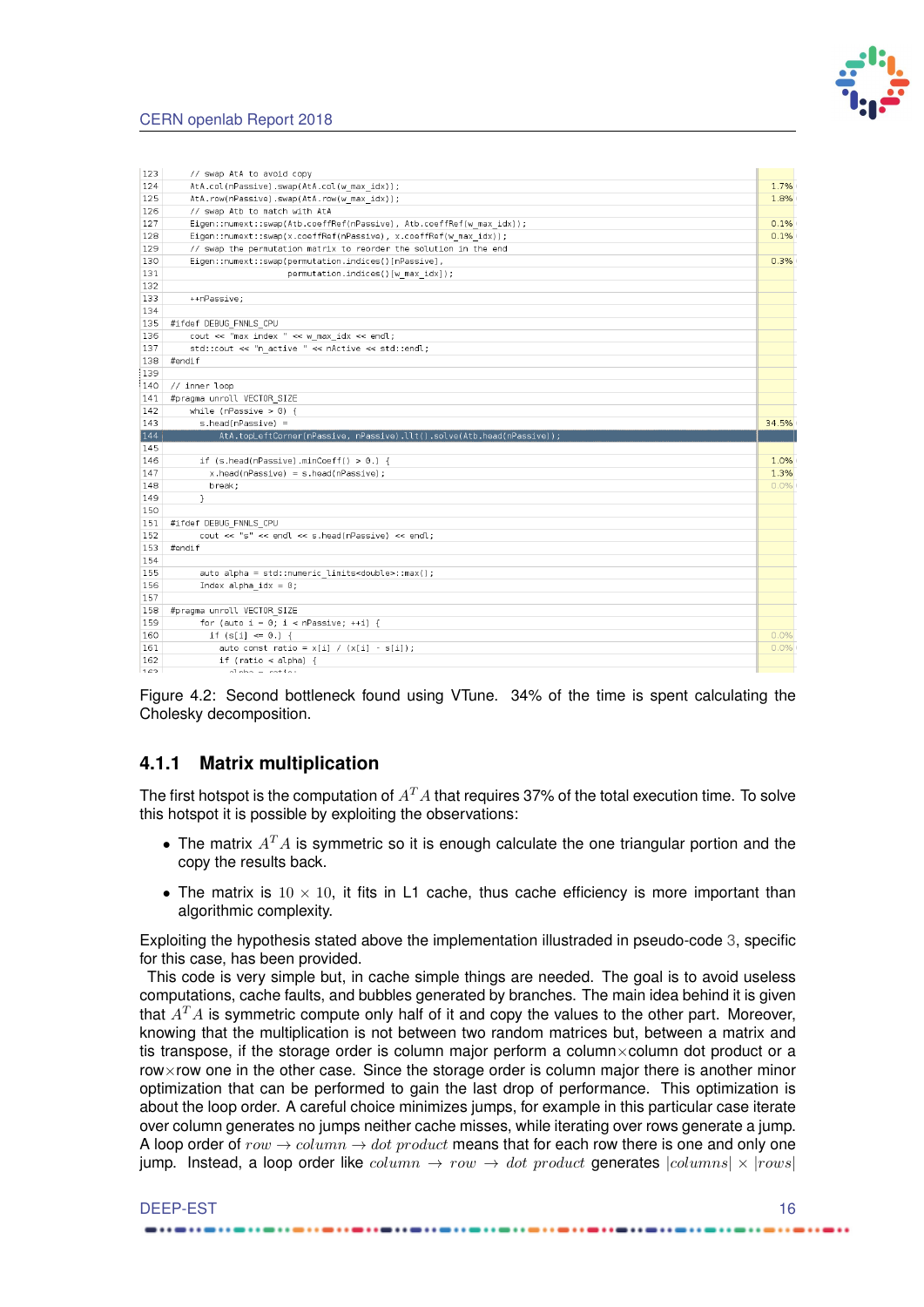

#### <span id="page-22-2"></span>CERN openlab Report 2018

<span id="page-22-1"></span>

| 59  | // FNNLS memorizes the A^T * A and A^T * b to reduce the computation.          |            |
|-----|--------------------------------------------------------------------------------|------------|
| 60  | // The pseudo-inverse obtained has the same numerical problems so              |            |
| 61  | // I keep the same decomposition utilized for NNLS.                            |            |
| 62  |                                                                                |            |
| 63  | // pseudoinverse (A^T * A)^-1 * A^T                                            |            |
| 64  | // this pseudo-inverse has numerical issues                                    |            |
| 65  | // in order to avoid that I substituted the pseudoinverse whit the QR          |            |
| 66  | // decomposition                                                               |            |
| 67  |                                                                                |            |
| 68  | // I'm substituting the vectors P and R that represents active and passive set |            |
| 69  | // with a boolean vector: if active set[i] the i belogns to R else to P        |            |
| 70  |                                                                                |            |
| 71  | // bool active set[VECTOR SIZE];                                               |            |
| 72  | // memset(active set, true, VECTOR SIZE * sizeof(bool));                       |            |
| 73  |                                                                                |            |
| 74  |                                                                                |            |
| 175 | auto n $Passive = 0$ ;                                                         |            |
| 176 |                                                                                |            |
| 77  | // #ifdef CUDA ARCH                                                            |            |
| 78  | // FixedMatrix AtA = transpose wrapper(A);                                     |            |
| 79  | // #endif                                                                      |            |
| 80  | // #ifndef CUDA ARCH                                                           |            |
| 81  | $FixedMatrix AtA = transpose multiply(A);$                                     | 16.1%      |
| 82  | $//$ #endif                                                                    |            |
| 83  | // FixedMatrix AtA = A.transpose() * A;                                        |            |
| 84  | // assert(AtA == A.transpose() * A);                                           |            |
| 85  | $FixedVector Atb = A.transpose() *b;$                                          | $5.3\%$ 0. |
| 86  |                                                                                |            |
| 87  | FixedVector s;                                                                 | 0.0%       |
| 88  | FixedVector w:                                                                 | 0.0%       |
| 89  |                                                                                |            |
| 90  | Eigen::PermutationMatrix <vector size=""> permutation;</vector>                | 0.1%       |
| 91  | permutation.setIdentity();                                                     | 0.3%       |
| 92  |                                                                                |            |
| 93  | // main loop                                                                   |            |
| 94  | #pragma unroll VECTOR SIZE                                                     |            |
| 95  | for (auto iter = $0$ ; iter < max iterations; ++iter) {                        |            |
| 96  | const auto nActive = VECTOR SIZE - nPassive;                                   | $0.0\%$ 0. |
| 97  |                                                                                |            |
| 98  | #ifdef DEBUG FNNLS CPU                                                         |            |
|     |                                                                                |            |

Figure 4.3: Cache efficient  $10 \times 10$  matrix multiplication. The time needed to perform it is only 16.1% respect to the 37.6% spent by eigen implementation.

jumps, which is bad for performance.

This optimized version of the matrix multiplication, as showed in [4.3](#page-22-1) takes only 16.1% of the total time, while the reference one takes 37.6% of it, giving a speedup of 2.33.

On the GPU side instead, it is possible to optimize this further by parallelizing this product with a kernel invocation.

### <span id="page-22-0"></span>**4.1.2 Updating the Cholesky**

The second bottleneck can be solved using the closed formula present in [\[6\]](#page-25-7) to update the Cholesky without recomputing it in case of adding/removing one column and one row. Given that nnls updates a components of the solution vector at the time, to reduce the number of iterations performed inside the regression it is possible to directly exploit this information to up-

date the  $\Sigma$  matrix. That way the whole regression, that is intrinsically iterative might be executed in fewer iterations.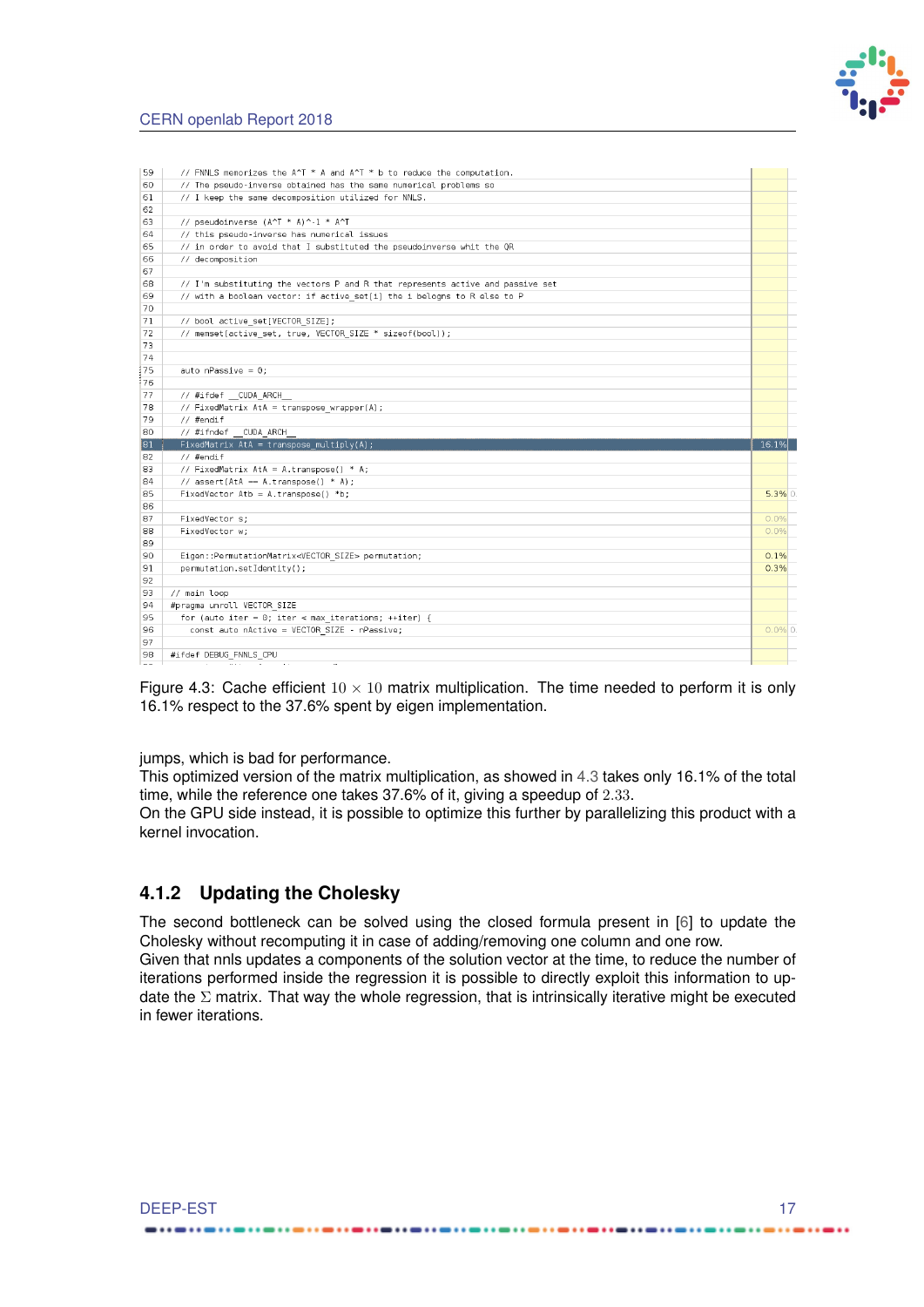

<span id="page-23-0"></span>**Algorithm 3** Cache efficient matrix transposition and multiplication. A column major storage order is assumed otherwise the index needs to be reversed. **Input:**

**A** real valued matrix of dimension  $m \times n$ **Output:**  $\mathbf{A}^T \mathbf{A}$  Real valued matrix of size  $m \times m$ 1: **function** TRANSPOSE MULTIPLY(A) 2:  $m \times m$  matrix B 3: **for**  $i \leftarrow 0; i < m; + + i$  **do**<br>4: **for**  $j \leftarrow i; j < m; + + j$  **do** 4: **for**  $j \leftarrow i$ ;  $j < m$ ;  $++j$  **do**  $\qquad \qquad \triangleright A^T A$  is symmetric, compute half of it 5:  $B_{ii} \leftarrow 0$ 6: **for**  $k \leftarrow 0$ ;  $k < m$ ;  $+ + j$  **do** 7:  $B_{ji} + = A_{ik} * A_{jk}$ 8:  $B_{ij} \leftarrow B_{ji}$  b Copy the result on the other half  $B_{ij} \leftarrow B_{ji}$  return  $B$ 

.....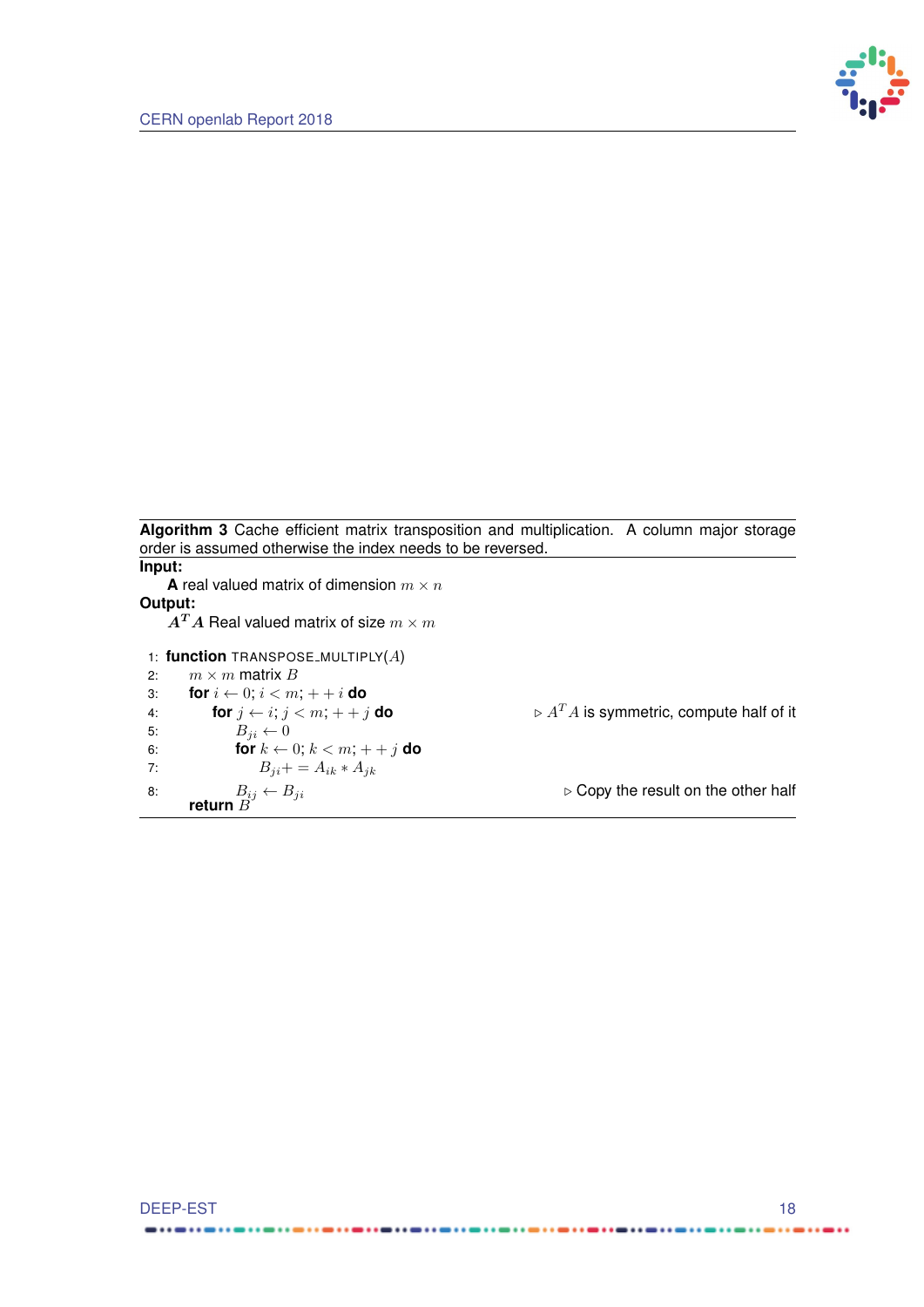

## <span id="page-24-0"></span>**5. Conclusions**

The results of all the tests performed are summarized in the table [5.1](#page-24-1) below. There are two important things to notice: first, with improvements applied to the CPU version a speedup of additional 38% was achieved. In case of CPU, increasing the number of channels does not affect the speedup, because all the versions are single threaded, therefore an approximately uniform improvement is observed. Second of all, by porting to the GPU a speedup of a factor of 2.67 was achieved for the case of  $65K$  channels (with trivial parallelization across all the channels). Important to note that for the GPU, a different trend is observed (increase up to  $\approx 8K$  and then a slow down, and an increase again), as expected, due to the parallel nature of the architecture.

<span id="page-24-1"></span>Table 5.1: Speedup achieved after applying all the optimizations.

| channels                                    | 1024 | 2048 | 4096 | 8192 | 16384 | 32768 | 65536 |
|---------------------------------------------|------|------|------|------|-------|-------|-------|
| legacy_multifit_cpu                         | 1.00 | 1.00 | 1.00 | 1.00 | 1.00  | 1.00  | 1.00  |
| legacy_multifit_gpu                         | 0.62 | 1.22 | 1.77 | 2.09 | 1.89  | 2.10  | 2.23  |
| multifit_cpu                                | 1.25 | 1.38 | 1.35 | 1.35 | 1.33  | 1.34  | 1.34  |
| multifit <sub>-gpu</sub>                    | 0.96 | 1.57 | 2.09 | 2.56 | 2.31  | 2.54  | 2.67  |
| multifit <sub>-</sub> gpu <sub>-</sub> swap | 0.42 | 0.73 | 1.10 | 1.15 | 1 1 1 | 1 21  | 1.23  |
| multifit_cpu_swap                           | 0.45 | 0.48 | 0.51 | 0.50 | 0.50  | 0.50  | 0.50  |

There are few things to further develop, some are architecture dependent and some are algorithmic dependent:

- **GPU**: Dynamic parallelism to better exploit the available resources.
- **GPU**: Parallelise matrix operations further, however that needs to be properly measured as matrices being used are quite small.
- **Algorithmic**: Update the Cholesky instead of recomputing it.